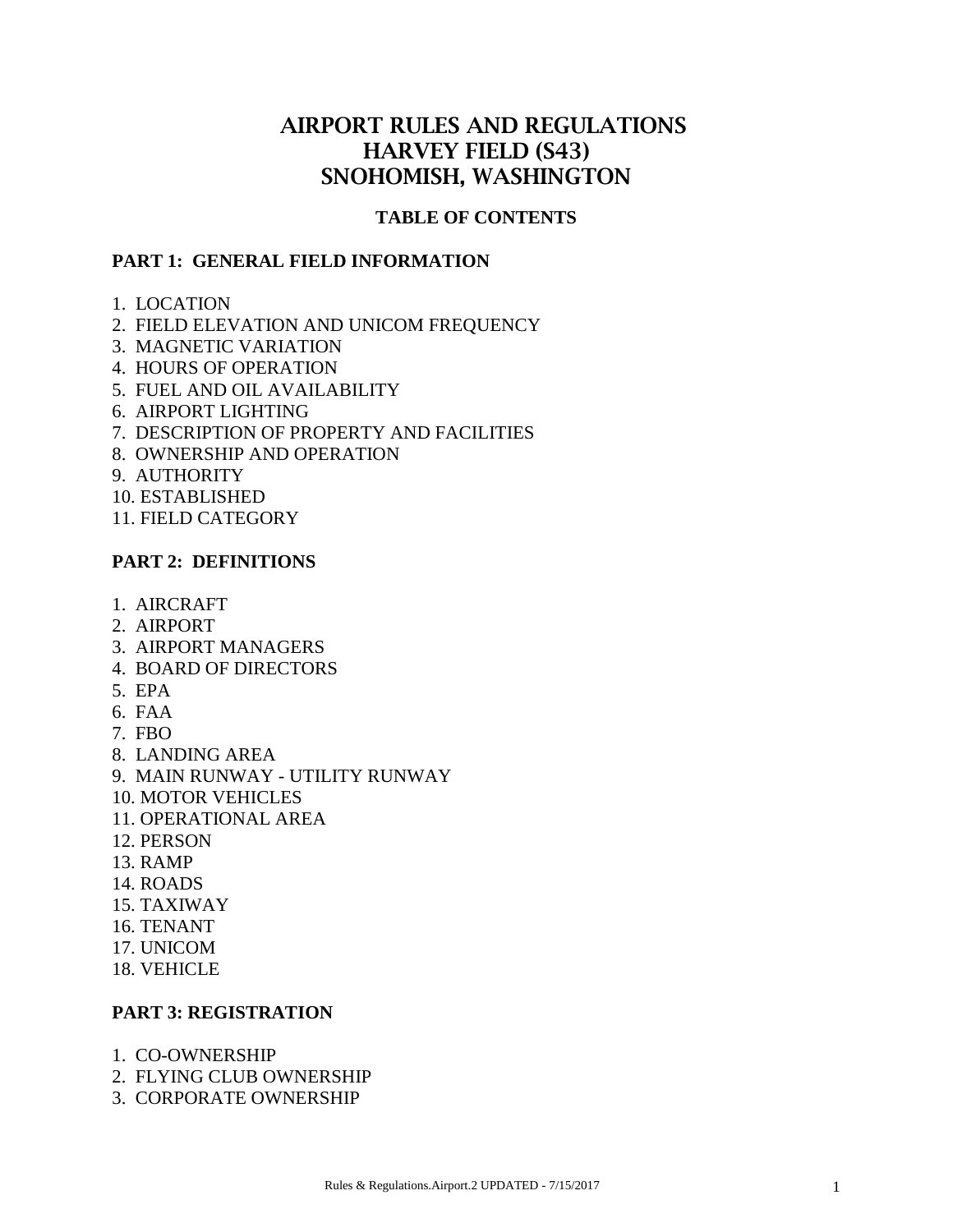# **PART 4: MOTOR VEHICLES**

- 1. GENERAL REQUIREMENTS
- 2. REPORTING OF ACCIDENTS
- 3. PARKING REGULATIONS
- 4. LOADING AND UNLOADING AREAS AND VEHICLES FOR HIRE

## **PART 5: GENERAL SAFETY RULES**

- 1. SMOKING REGULATIONS
- 2. COMBUSTIBLE MATERIAL STORAGE AND USE
- 3. DISPOSAL OF WASTE

### **PART 6: FUELING AND DEFUELING**

- 1. FUELING IN OR NEAR HANGARS
- 2. GROUNDING OF AIRCRAFT AND TRUCK
- 3. CONDITION OF EQUIPMENT AND FIRE EXTINGUISHERS
- 4. RADIOS AND ELECTRICAL APPARATUS
- 5. OCCUPANTS IN AIRCRAFT
- 6. ENGINE RUNNING
- 7. OVERFLOW OF FUEL
- 8. FUELING POINTS
- 9. NEW FUELING INSTALLATIONS

#### **PART 7: GENERAL FIRE REQUIREMENTS**

- 1. FIRE EXTINGUISHERS
- 2. CONSTRUCTION AND ALTERATIONS TO BUILDINGS
- 3. OPEN FLAME OPERATIONS
- 4. GENERAL STORAGE
- 5. INSPECTIONS

#### **PART 8: PERSONAL CONDUCT**

- 1. DISORDERLY CONDUCT
- 2. INTOXICATION
- 3. LOITERING
- 4. GAMBLING
- 5. FIREARMS AND EXPLOSIVES
- 6. DAMAGE TO PROPERTY
- 7. ANIMALS
- 8. CONDUCT OF TENANTS AND LESSEES
- 9. ADVERTISING AND SIGNAGE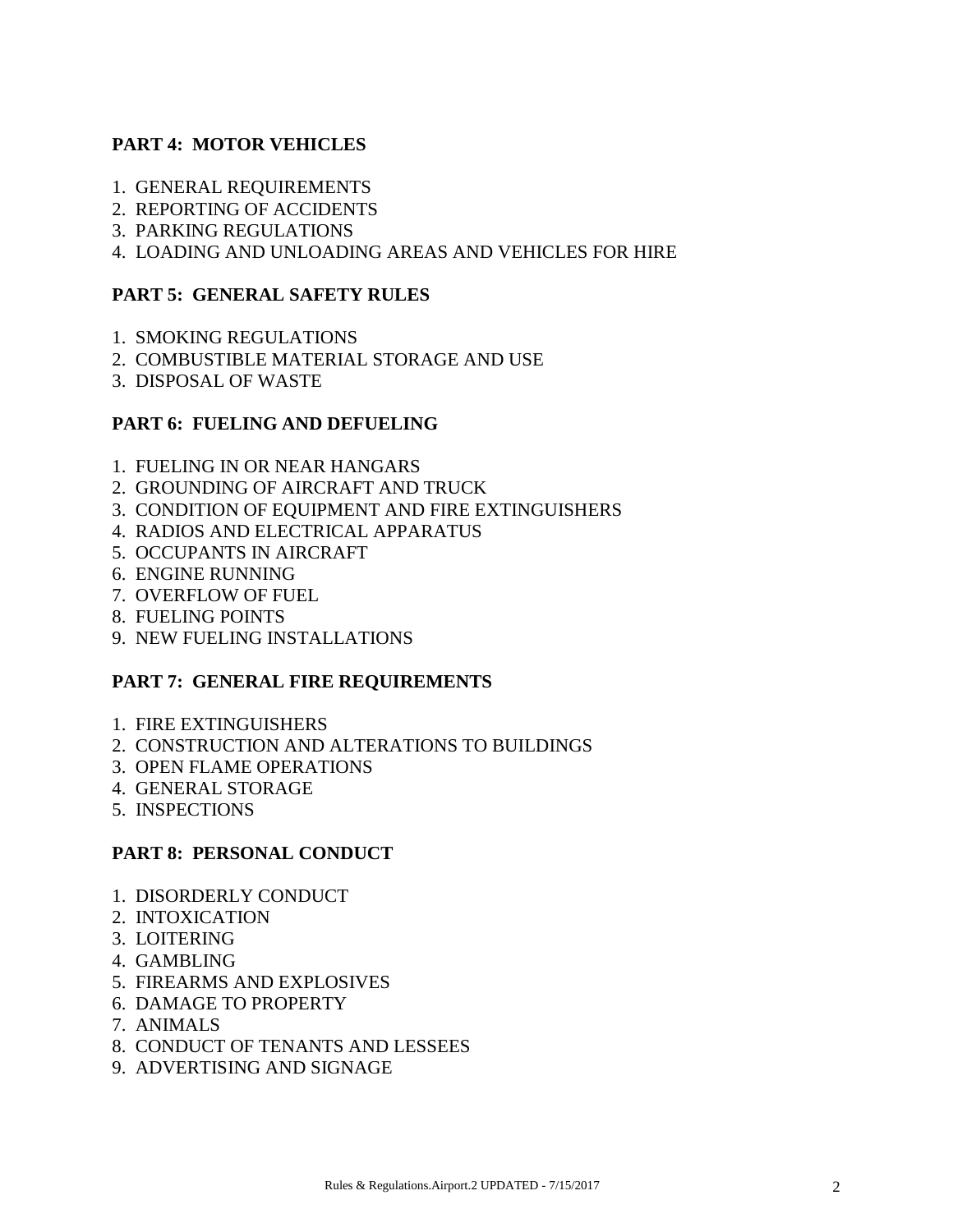## **PART 9: AIRCRAFT OPERATIONS**

- 1. AERONAUTICAL ACTIVITIES
- 2. RESTRICTION OF OPERATIONS
- 3. AIRCRAFT STORAGE AND REPAIRS
- 4. RESTRICTED AERONAUTICAL ACTIVITY
- 5. AIRCRAFT REGISTRATION

### **PART 10: STARTING AND/OR RUNNING UP AIRCRAFT**

- 1. OPERATION ENGINES IN DESIGNATED AREAS
- 2. DANGER FROM SLIP STREAM, ROTOR WASH OR JET BLAST
- 3. COMPETENT OPERATOR
- 4. WHEEL CHOCKS OR PARKING BRAKES
- 5. RESPONSIBILITY OF INSTRUCTORS
- 6. HAND PROPPING OF AIRCRAFT

# **PART 11: TAXIING OF AIRCRAFT**

- 1. TAXI SPEED
- 2. HOLDING LINES
- 3. TAXI IN CROWDED AREAS, HANGARS, ETC.
- 4. RUN-UP

# **PART 12: TAKE-OFFS AND LANDINGS**

- 1. OPERATIONS FROM TAXIWAYS, APRONS, ETC
- 2. TURNS AFTER TAKE-OFF
- 3. TOUCH AND GO LANDINGS
- 4. RIGHT-OF-WAY
- 5. CLEARING RUNWAY
- 6. NOISE ABATEMENT PROCEDURES

#### **PART 13: AIRCRAFT MAINTENANCE**

- 1. PARKING AIRCRAFT
- 2. FUEL OR OIL LEAKAGE
- 3. SECURING AIRCRAFT
- 4. RIGHT TO MOVE PARKED AIRCRAFT
- 5. DISABLED AIRCRAFT

# **PART 14: COMMERCIAL OPERATIONS**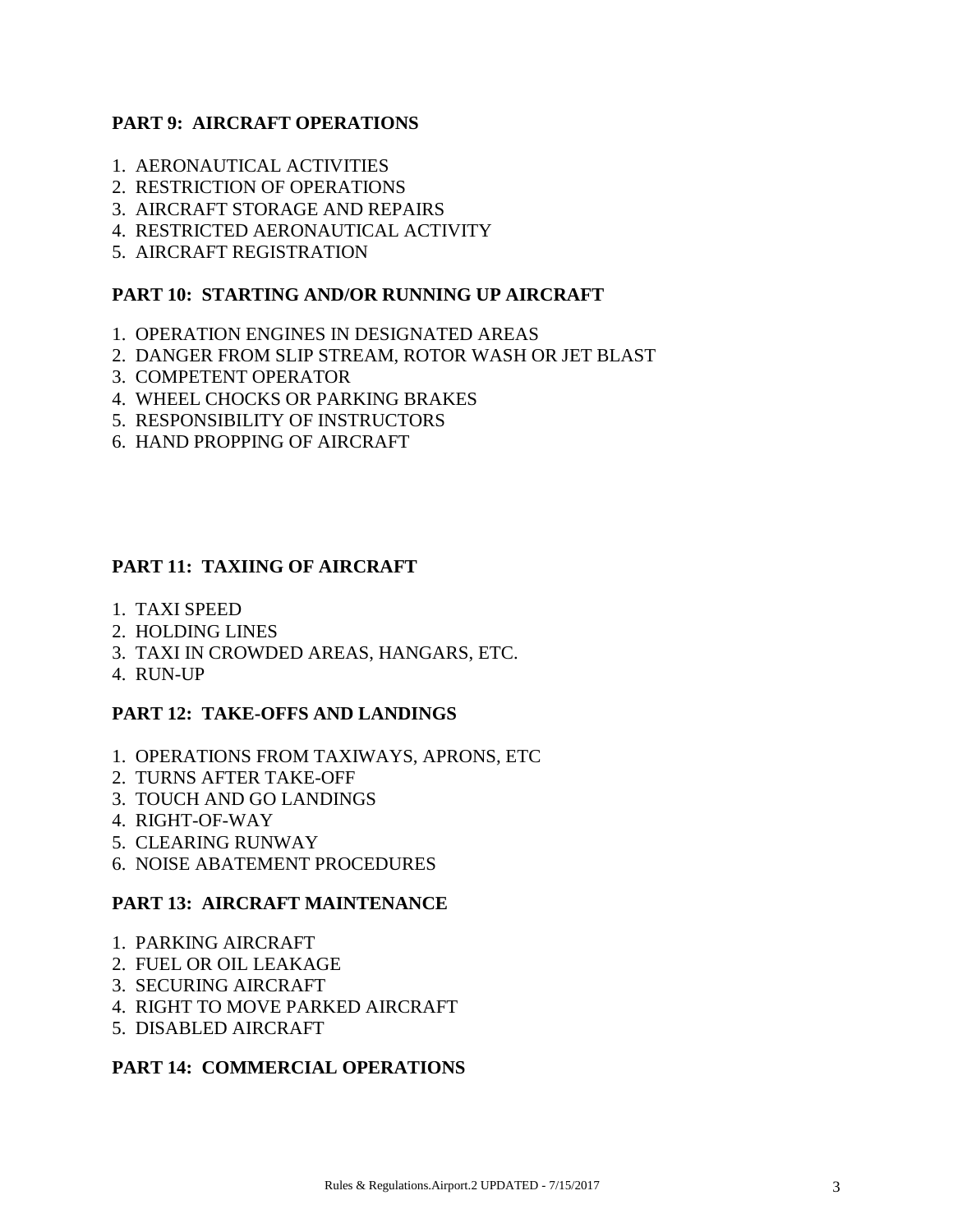- 1. GENERAL REQUIREMENTS FOR COMMERCIAL OPERATIONS
- 2. APPLICATION FOR LEASE
- 3. INFORMATION TO BE SUBMITTED WITH LEASE APPLICATION
- 4. DISPOSITION OF APPLICATION
- 5. INCOMPATIBLE USE
- 6. AIRPORT SAFETY
- 7. CAPITAL AIRPORT EXPENDITURES
- 8. AVAILABILITY
- 9. ECOLOGICAL FACTOR
- 10. SUBMITTAL OF SUPPORTING DOCUMENTS
- 11. HANGARS, TIE DOWNS, OFFICES AND BUILDINGS PRIVATELY OWNED
- 12. PHYSICAL IMPROVEMENTS
- 13. PAYMENT

#### **PART 15: AVIATION CLUB**

- 1. DEFINED
- 2. REGISTRATION REGULATIONS
- 3. LIMITATIONS
- 4. COMMERCIALIZATION PROHIBITED
- 5. UTILIZATION OF SERVICES
- 6. RECORDS
- 7. LIABILITY INSURANCE
- 8. PERMISSIONS

#### **PART 16: RATES, CHARGES AND USE**

- 1. GENERAL CONDITIONS
- 2. RATES
- 3. DAILY RATES
- 4. PAYMENT OF FEES
- 5. AIRCRAFT STORAGE
- 6. SPACE HEATERS
- 7. UTILITIES/TAXES
- 8. VACATION OF LEASED OR RENTED PROPERTY OR PREMISE
- 9. USE

#### **PART 17: PENALTIES AND ENFORCEMENT**

- 1. ENFORCEMENT PROCEDURES
- 2. TRAFFIC VIOLATIONS
- 3. LIABILITY OF HARVEY FIELD FOR INJURY
- 4. PENALTY FOR VIOLATION
- 5. PUBLICATION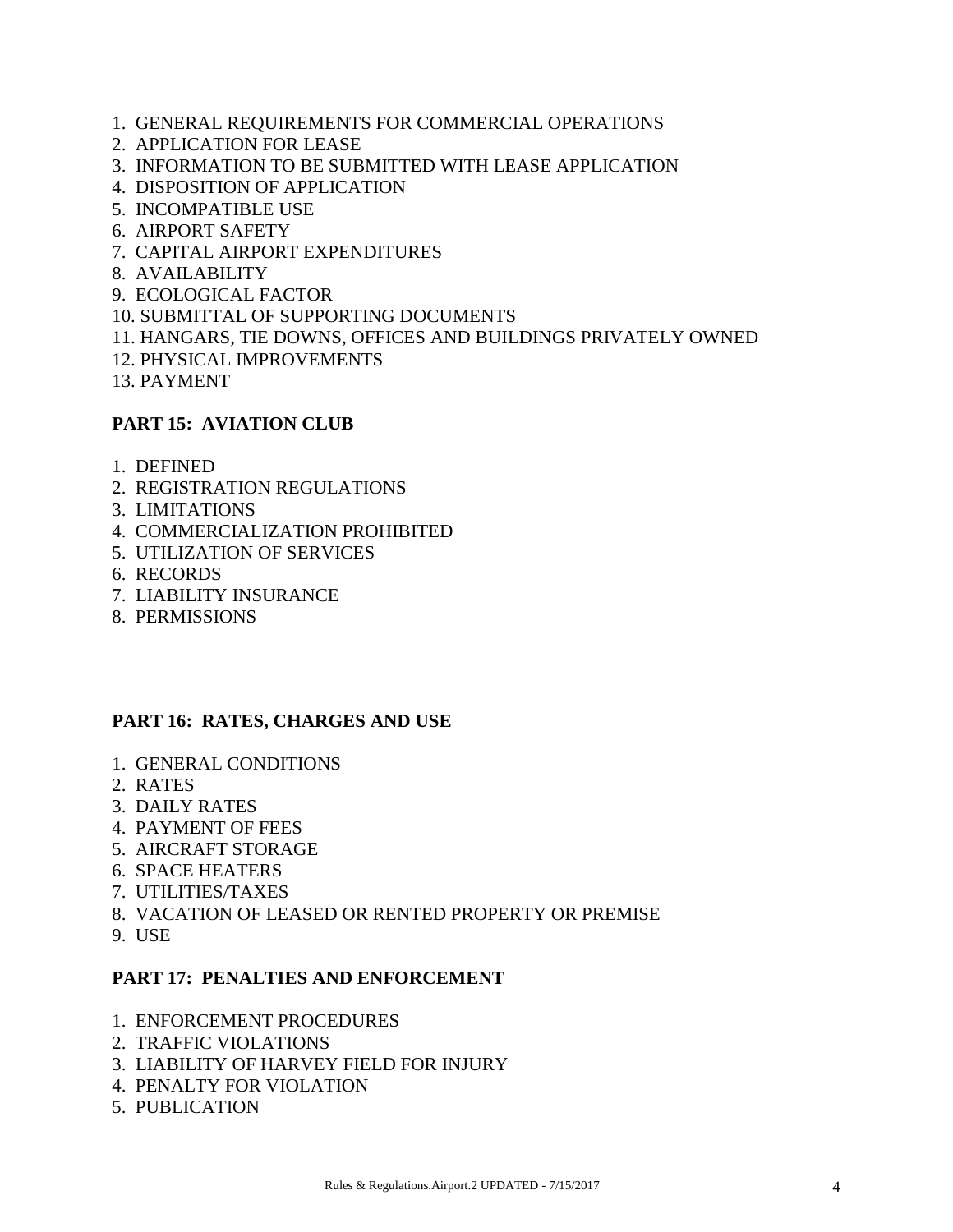# **PART 18: AIRPORT MASTER PLAN**

# 1. POWERS OF THE OWNERS, CORPORATE OFFICERS AND DIRECTORS

# **PART 19: GENERAL PROVISIONS**

1. SEVERABILITY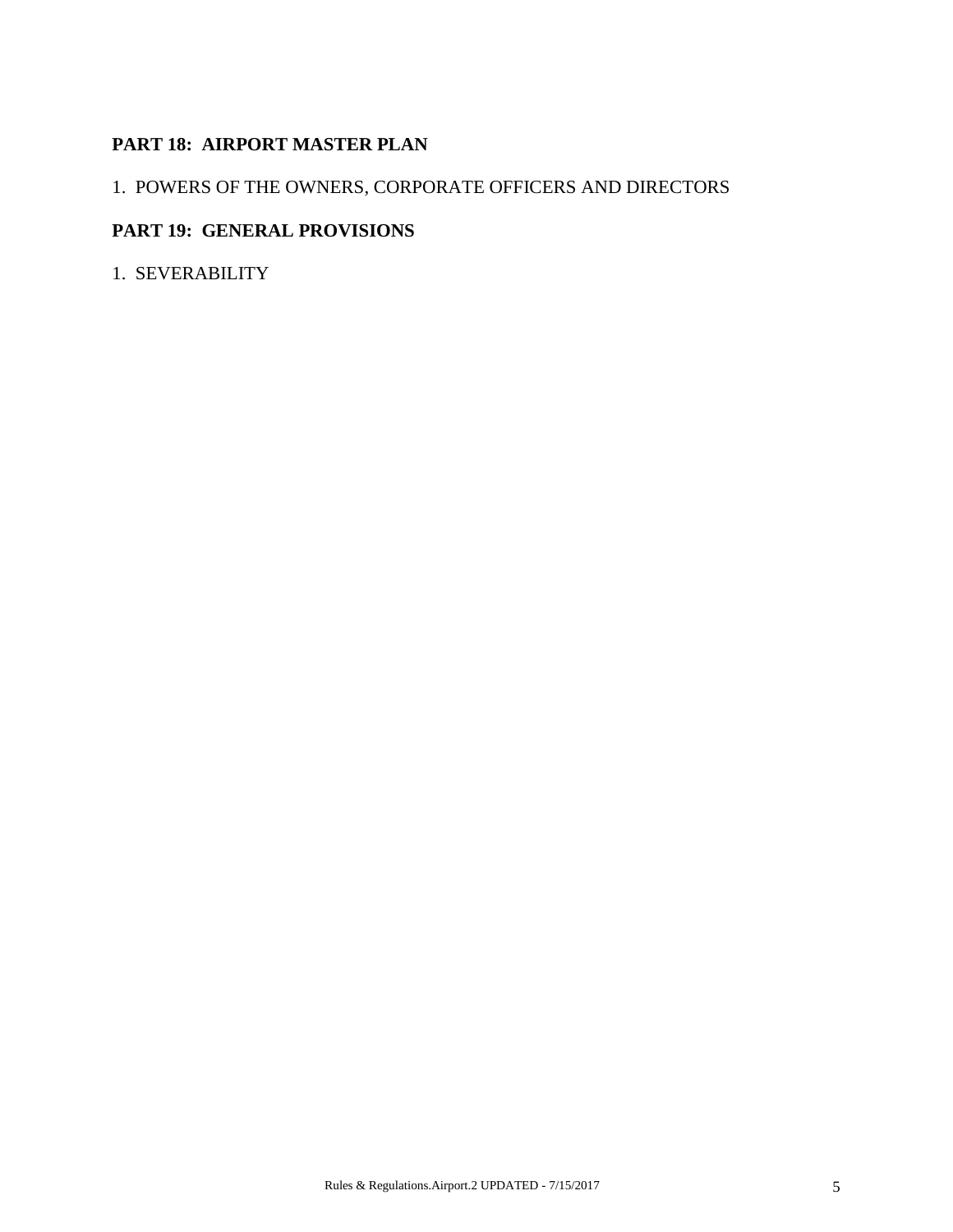### **PART 1: GENERAL FIELD INFORMATION**

1. **LOCATION:** The latitude of Harvey Field is  $47^\circ$  54' 30" N. The longitude of Harvey Field is  $122^\circ$  06' 15" W.

2. **FIELD ELEVATION AND UNICOM FREQUENCY:** Harvey Field is 16' above sea level and the unicom frequency is 123.0.

3. MAGNETIC VARIATION: The magnetic variation at Harvey Field is 20<sup>°</sup> 30' East of isogonic line 1979.

4. **HOURS OF OPERATION:** The runway lights on 15L and 33R function from dusk to dawn. Airport owners and watchman live on premises. Tenants only are allowed on airport property after 11pm. Gates are locked at 11pm. Emergency phone numbers are: (206) 568-3261 or (206) 337-4139 or (206) 252-8474.

5. **FUEL AND OIL AVAILABILITY:** The fixed base operator at Harvey Field is Snohomish Flying Service. SFS distributes a variety of petroleum products which include 80/87 and 100LL octane aviation fuel, Jet A and all major brands of aviation oil.

6. **AIRPORT LIGHTING:** Lighting consists of Richter, fail-safe Visual Approach Slope Indicator (VASI) System and a lighted wind tee. The runway lighting for 15L-33R is low nonstandard. Taxiways are illuminated with blue reflectors at night.

7. **DESCRIPTION OF PROPERTY AND FACILITIES:** Harvey Field is located 1/4 mile south of the City of Snohomish, eight miles east of the City of Everett. The latitude of Harvey Field is  $47^{\circ}$  54' 30" N and the longitude of Harvey Field is  $122^{\circ}$  06' 15" W. The airport consists of approximately 135 acres, has concrete and blacktop surfaces with designated artificial drainage. Runways are described as follows:

 a. Main runway 15L-33R is 2,660 feet long by 36 feet wide with a gradient of .24%. The construction is asphalt.

 b. The utility grass runway 15R-33L is 2,500 feet long by 75 feet wide and is composed of turf with a gradient of .19% and is for use in the spring, summer and early fall only. The approximate season is May to October but varies depending on weather conditions.

8. **OWNERSHIP AND OPERATION:** Harvey Field is owned by Kandace Harvey. Harvey Field is operated by Harvey Field Inc., and managed for the corporation by general manager Christi Otness.

9. **AUTHORITY:** The rules and regulations are the authority.

10. **ESTABLISHED:** Harvey Field was established and built in 1944. The airport was originally called Snohomish Airfield. In 1968, the airport took the name of the family that established it and the homestead it was founded on.

11. **FIELD CATEGORY:** Harvey Field is a privately owned, FAA designated reliever airport for Sea-Tac International Airport. It is part of the National Transportation System.

#### **PART 2: DEFINITIONS**

1. **AIRCRAFT:** "Aircraft" means any contrivance now known or hereafter invented, used or designed for navigation of flight in air.

2. **AIRPORT:** "Airport" means Harvey Field and any and all improvements and appurtenances contained thereon or as it hereafter may be extended.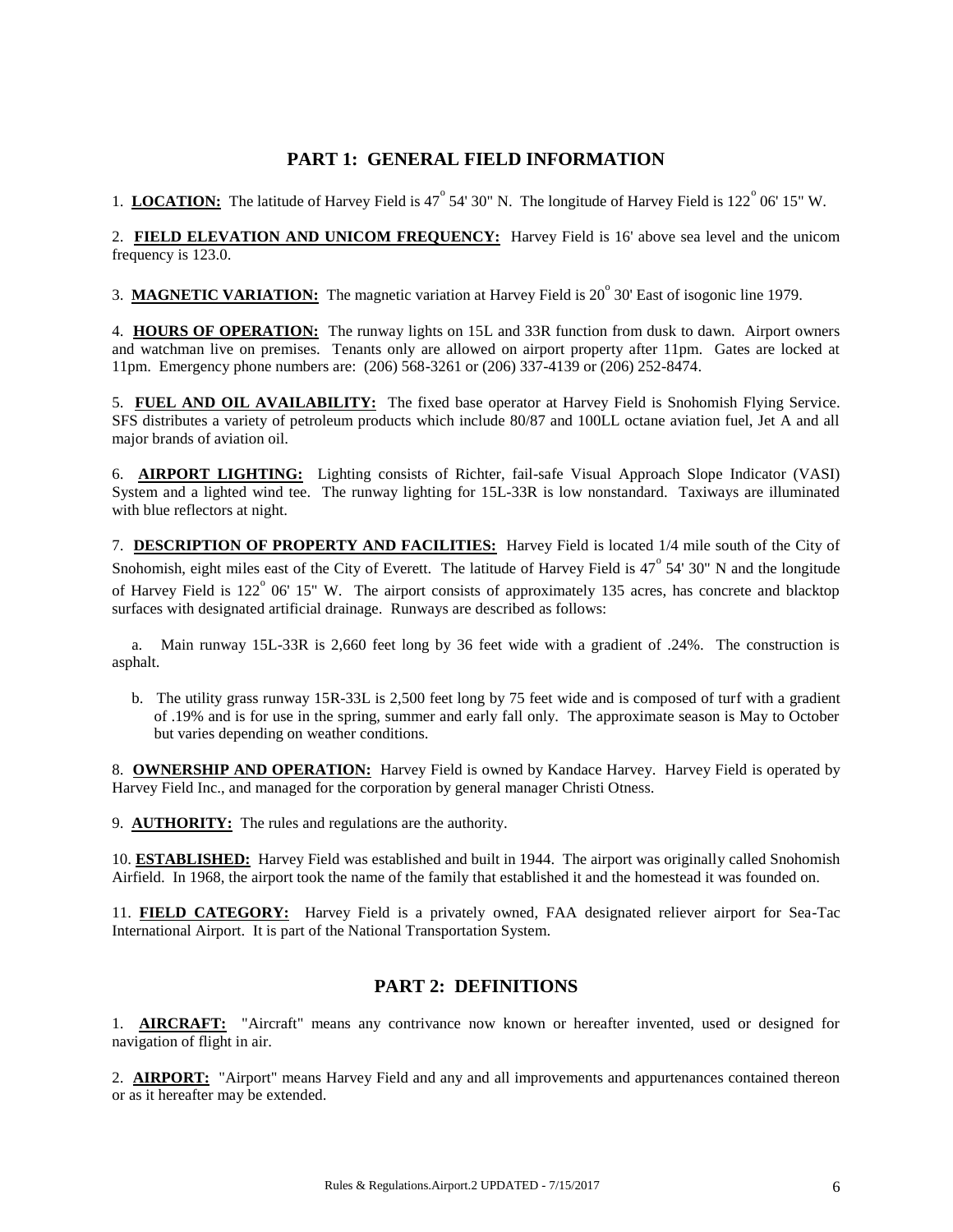3. **AIRPORT MANAGER:** "Airport Manager" means the representative appointed and confirmed by the Board of Directors to manage, superintend, control and protect the airport as provided by the By-laws of the corporation.

4. **BOARD OF DIRECTORS:** "Board of Directors" means that body that is elected by the stockholders to conduct the business of the corporation.

5. **EPA:** "EPA" means Environmental Protection Agency.

6. **FAA:** "FAA" means the Federal Aviation Administration of the United States of America.

7. **FBO:** "FBO" means a fixed base operator who enters in a written or oral agreement for the purpose of conducting a business of an aviation nature on the airport premises.

8. **LANDING AREA:** "Landing Area" means the public use runway and taxiway areas of the airport including the necessary clearance areas and the areas between runways and taxiways.

9. **MAIN RUNWAY - UTILITY RUNWAY:** "Main runway" means 15L-33R and the "Utility runway" means 15R-33L.

10. **MOTOR VEHICLES:** "Motor vehicles" means any vehicle that is self-propelled as defined in the Revised Code of Washington, Section 47.04.010 and under Part 3: Motor Vehicles of this contract.

11. **OPERATIONAL AREA:** "Operational area" includes that area described as "landing area" and "ramp area" and the necessary right-of-way and clearance areas therefore, but shall not include areas under lease to tenant or lessee.

12. **PERSON:** "Person" means any individual, firm, co-partnership, corporation, company or association, and includes any trustee, receiver or similar representative thereof.

13. **RAMP:** "Ramp" means an area designated for the parking, maneuvering, loading, unloading and servicing of aircraft while they are on the ground.

14. **ROADS:** "Roads" means any area designated as public use roads or streets for the exclusive use of ground vehicles, including ways open to the public, but shall not include any such areas under leases to the tenant or lessee on the airport grounds.

15. **TAXIWAY:** "Taxiway" means all areas designated as public use taxiways and used for exclusive use of aircraft movement while on the ground, but shall not include any areas under lease to tenant or lessee on the airport grounds.

16. **TENANT:** "Tenant" means a person who enters into a written or oral agreement with the airport for the purpose of engaging in a business or other authorized occupancy on airport premises. 30 days written notice is required prior to removing aircraft.

17. **UNICOM** "Unicom" means advisory aircraft radio frequency for aircraft operating within the airport traffic area.

18. **VEHICLE:** "Vehicle" means every device which any person or property is or may be transported or drawn, including bicycles.

#### **PART 3: REGISTRATION**

Lessee shall provide the Airport with a current copy of the FAA Certificate of Aircraft registration and a current WSDOT registration number for the aircraft to be stored under this agreement. If the registration is not in the name of the lessee, a copy of a valid lease or other documentation showing a possessory interest in the aircraft shall be provided. All aircraft built by kit or those that are custom built shall complete appropriate Washington state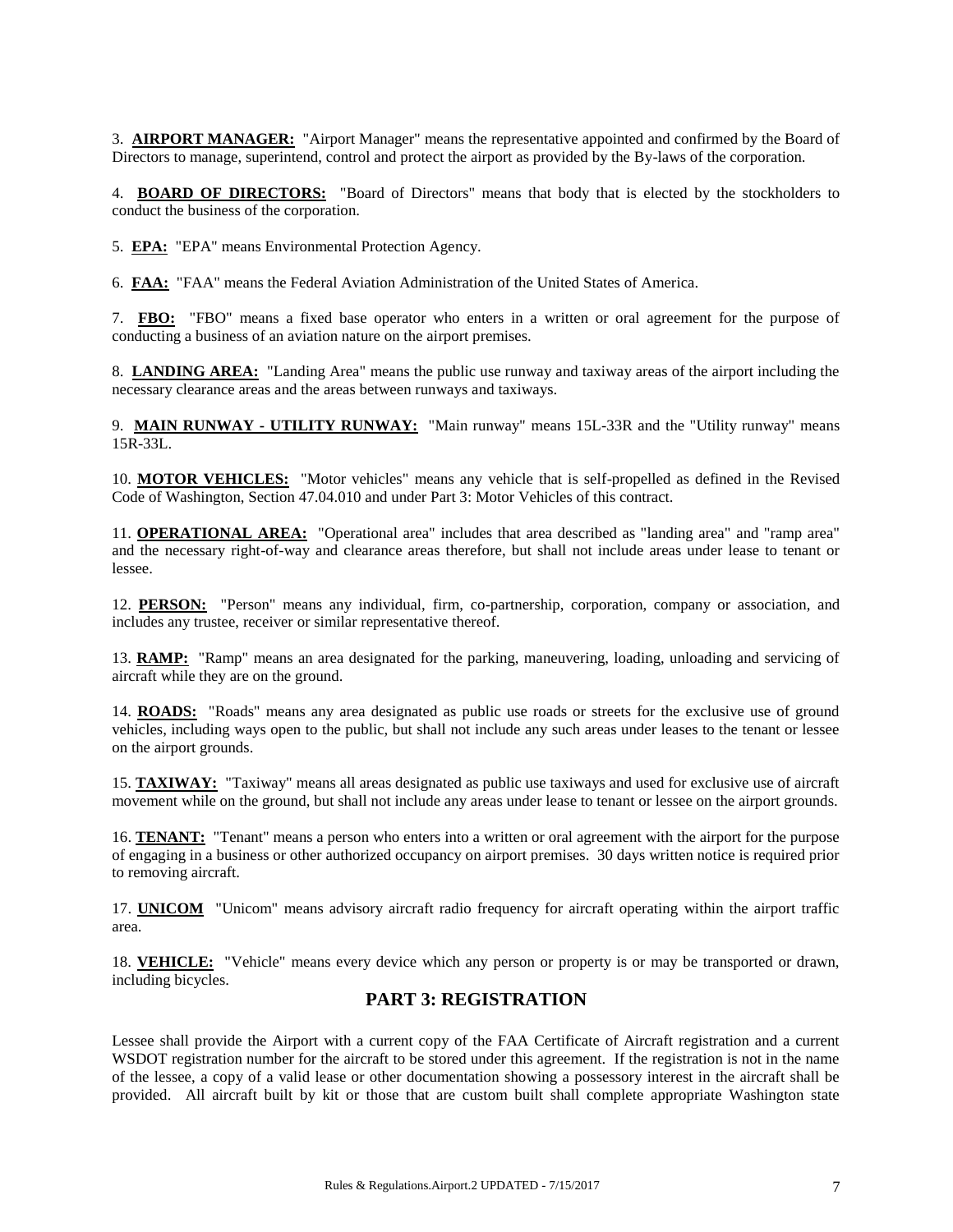Registration and shall provide a copy to the airport upon lease of hangar.

1. **CO-OWNERSHIP:** All members of any co-ownership shall be listed as such on this lease. All co-owners must also be listed on the FAA Certificate of aircraft Registration.

2. **FLYING CLUB OWNERSHIP:** Flying clubs must provide copies of the flying club bylaws, current insurance documents, and current membership roster to be submitted biannually to the Airport.

3. **CORPORATE OWNERSHIP:** In addition to the FAA Certificate of Aircraft Registration, Lessee must provide a copy of the current insurance document and a letter to the Airport Director explaining Lessee's affiliation with the corporation.

### **PART 4: MOTOR VEHICLES**

1. **GENERAL REQUIREMENTS:** All vehicles on airport property are to be operated in a safe manner. All vehicles are to be in reasonable safe mechanical condition. All signs, speed limits and conditions set forth in this article are to be obeyed. Failure to obey these rules and regulations may result in fines.

2. **REPORTING ACCIDENTS:** Any persons involved in an accident on the airport grounds, or witness thereto, shall report that accident within twenty-four hours to the office of the Airport Manager during business hours.

#### 3. **PARKING REGULATIONS:**

- a. General Conditions: All motor vehicles on the airport are to be parked in designated parking lots or in a manner and place prescribed by the Airport Manager. All airport roadways are areas of restricted parking. Parking on grass or sod areas is not permitted except with special permission of the Airport Manager. Parking is restricted within fifteen feet of fire hydrants or standpipes.
- b. Parking by hangars: Vehicles shall not be parked in front of hangars or tie downs except while making deliveries. (Not to exceed fifteen minutes.) Tenants of hangars and tie downs may park their vehicles in their hangars or tie down while operating or performing maintenance on their aircraft, or to store their vehicle while they are out flying their aircraft. "DO NOT" access tie down area with your vehicle through airport owner's personal residential driveway. DO NOT drive on grass at hangars or tie downs when gravel is soft.
- c. Inoperative vehicles or aircraft: No abandoned, junked or inoperative vehicles or aircraft or unlicensed vehicles are to be left on airport grounds or stored on Airport grounds. After one week such vehicles may be towed to a storage or impound area at owner's expense. If such vehicle or aircraft is not claimed or redeemed within thirty days, said vehicle or aircraft may be sold or junked by the airport without further notice to owner: PROVIDED, that no action contrary to RCW 46.12.070 or 46.12.230 with respect to destruction of licensed vehicles may be undertaken.
- d. Right to move vehicles: The airport reserves the right to move any vehicle or aircraft for purposes of sweeping, snow removal, floods, or for reasons of safety or convenience of the airport, or by reason of violation of regulations of the airport.

4. **LOADING AND UNLOADING AREAS AND VEHICLES FOR HIRE:** Vehicles for hire or car rental agencies shall only be operated on the airport grounds with Airport Manager's approval and under the terms and conditions that he or she may prescribe. The airport reserves the right to designate areas for loading and unloading passengers. Taxicabs operating on the airport grounds must conform to proper authority which has jurisdiction over their operations.

 a. Runways and Taxiways: No vehicles are permitted on runways or taxiways except those operated by airport personnel, or those persons specifically authorized by the Airport Manager such as certain fixed base operators and contractors and hangar tenants. Taxiing aircraft on runways and taxiways have right-of-way over motor vehicles.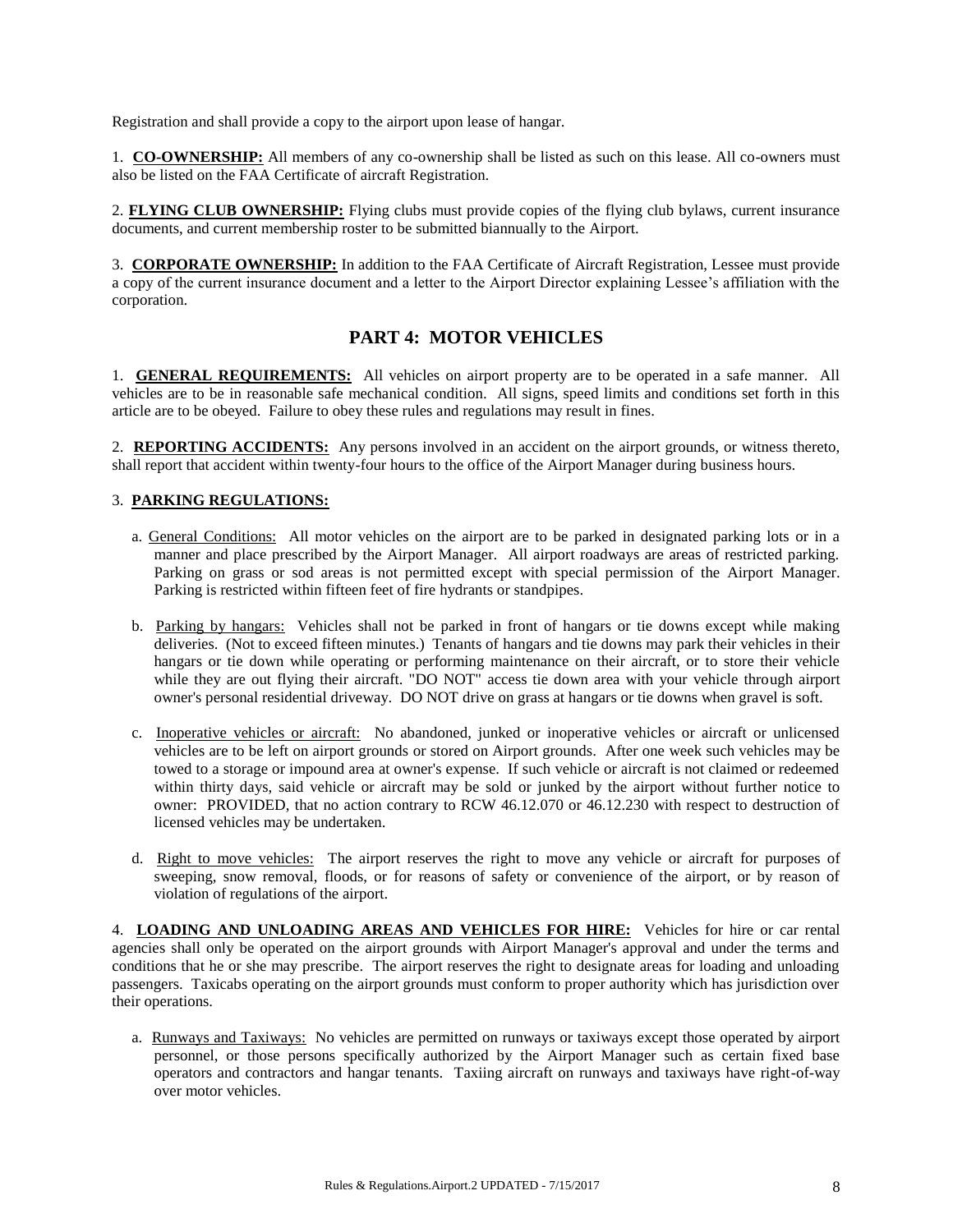- b. Apron areas: Vehicle traffic on apron areas is restricted to aircraft owners or operators driving to their tiedown area or hangar for loading and unloading; deliveries to aircraft owners or tenants whose aircraft or business fronts an apron area, or vehicle specifically authorized by the airport management. All vehicles on apron areas are restricted to a 5 mile-per-hour speed limit.
- c. Ramp and aircraft parking areas: Vehicles operating in areas designated ramp or parking areas shall obey a 10 mile-per-hour maximum speed limit. Where so indicated by sign, vehicle drive lines must be followed. Aircraft operating on ramp and parking areas have the right-of-way over motor vehicles.
- d. Designation of areas: It is the motor vehicle operator's responsibility to inform himself which airport areas are designated runways, taxiways, aprons, ramps and parking. Current maps designating such areas are available at the airport office.

#### **PART 5: GENERAL SAFETY RULES**

**1. SMOKING REGULATIONS:** Smoking is not permitted within one-hundred feet of aircraft being fueled or defueled. No smoking is permitted within one-hundred feet of any fuel carrier vehicle or designated buildings where fuel or combustible material is stored. Smoking is not permitted in hangars except in designated areas. Smoking is not permitted in any area where "NO SMOKING" signs are posted. Smoking materials are to be discarded in ashtrays or receptacles. Persons discarding lighted smoking materials on airport property or smoking in unauthorized areas are subject to fine.

#### 2. **COMBUSTIBLE AND FLAMABLE MATERIAL:**

- a. Storage in hangars or buildings: Storage of flammable liquids, gases, gasoline, paints, cleaning fluid or flammable materials of any kind is NOT permitted in any building or hangar on the airport grounds unless the building has been so designated in writing for this purpose by the airport manager and approved by the fire chief. Such designated buildings are to meet safety standards as required by the airport manager and fire chief. Aircraft lubricating oil stored in hangars for personal aircraft must be stored in the original, sealed and unopened container and labeled as such. No more than 24 quarts at any given time is permitted. ABSOLUTELY NO AIRCRAFT FUELING INSIDE hangars or buildings is permitted unless conducted by the authorized FBO from of a certified FBO refueling truck.
- b. Cleaning of floors: The use of volatile flammable liquids is not permitted for the cleaning of floors or hangars or other buildings on the airport grounds.
- c. Painting requirements: Painting of aircraft and doping processes shall be conducted only in buildings approved by the Airport Manager that comply with fire codes and regulations. Painting and doping processes are unauthorized practices in aircraft storage hangars.
- d. Cleaning of aircraft: Cleaning of aircraft or accessories with flammable or volatile materials is prohibited in hangars and buildings not specifically designed for this purpose. A designated aircraft wash rack area is located off the north ramp, see airport directory.

#### 3. **DISPOSAL OF WASTE:**

- a. Rags, trash and rubbish: Hangars and airport buildings shall be cleaned daily of rags, waste material, trash and rubbish. Lessee shall provide suitable metal receptacles with covers for the above items. These receptacles shall be stored away from sources of heat. Airport building tenants are responsible for securing garbage service for their operation.
- b. Petroleum products: No petroleum products shall be dumped or allowed to spill on any airport property, including ditches, sewers or paved or unpaved surfaces. The airport does not supply authorized containers for collecting petroleum waste products. The airport may charge the cost of correcting such dumping to the offender.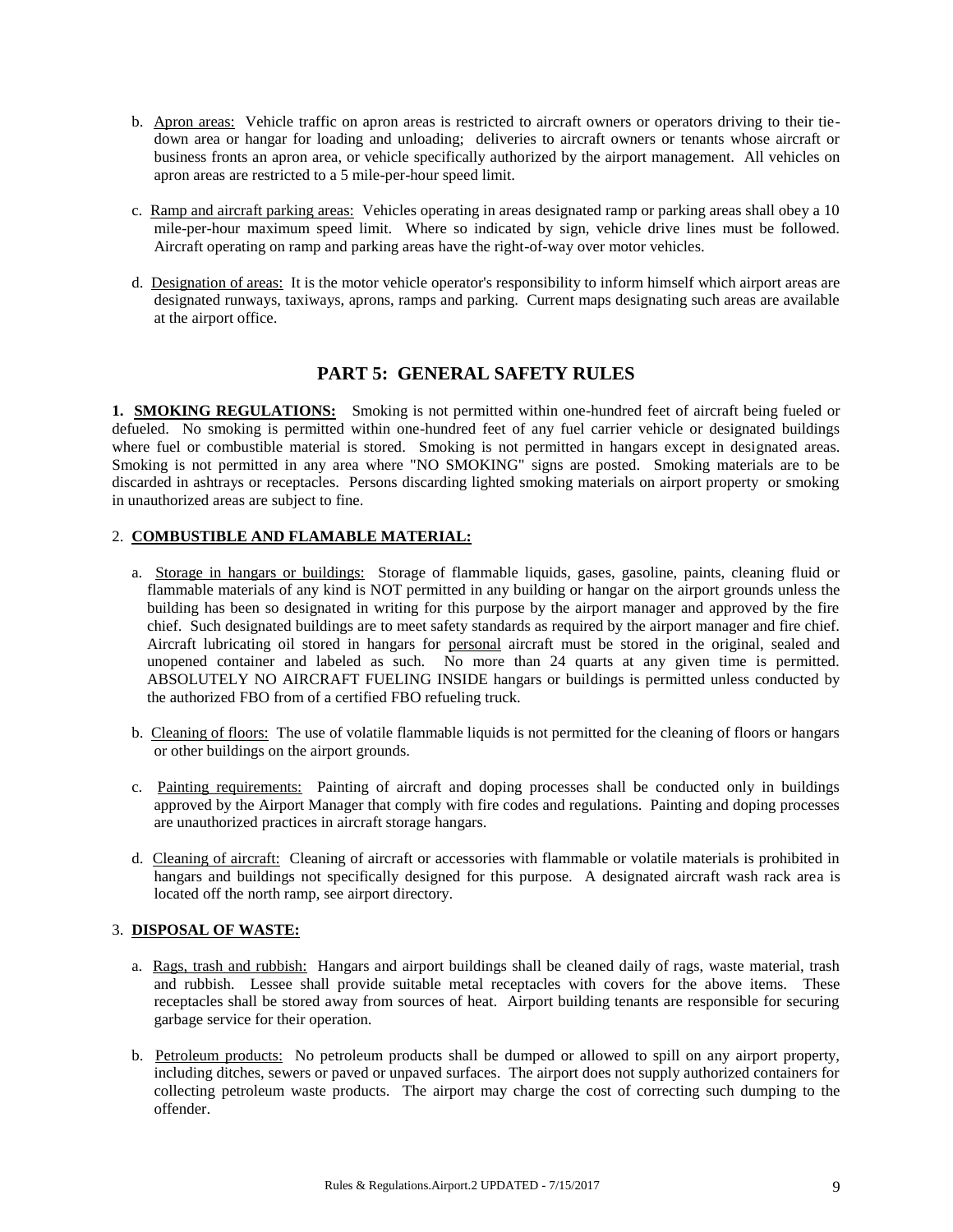#### **PART 6: FUELING AND DEFUELING**

1. **FUELING IN OR NEAR HANGARS:** No aircraft shall be fueled inside a hangar except by the authorized FBO from a certified refueling fuel dispensing vehicle. Aircraft being fueled shall be positioned so that fuel tank openings or fuel vents are no closer than twenty-five feet from any airport building (other than FBO's fuel dispensing structure.) No Fuel shall be stored in hangars (enclosed or open),

2. **GROUNDING OF AIRCRAFT AND TRUCK:** The aircraft being fueled and the fuel-dispensing vehicle shall be grounded to a point or points of zero electrical potential. Fuel nozzles, hoses and funnels used during fueling or defueling shall also be grounded. No person shall use any material during fueling or defueling that may cause a static discharge.

3. **CONDITION OF EQUIPMENT AND FIRE EXTINGUISHERS:** Fueling equipment shall be well maintained and kept in a good state of repair. Adequate fire extinguishers shall be readily available during fueling or draining operations. These extinguishers shall be filled and in a good operating condition.

4. **RADIOS AND ELECTRICAL APPARATUS:** Radios and electrical apparatus shall be off during fueling and defueling aircraft.

5. **OCCUPANTS IN AIRCRAFT:** No occupants shall be permitted inside an aircraft being fueled.

6. **ENGINE RUNNING:** No aircraft shall be fueled while the engine is running. Other than Jet Fuel helicopters OR Skydiving Aircraft requiring "Hot Fuels" which are performed by the authorized FBO and have the approval of the airport manager. No aircraft shall be defueled while the engine is running.

7. **OVERFLOW OF FUEL:** During fueling and defueling operations, care shall be taken to prevent overflow of fuel. If such spillage occurs, it is the responsibility of the persons or company causing the overflow to clean the area immediately. If damage occurs from such spillage, the Airport Manager may require the offending person or his employer to pay for repair of said damage. No aircraft engine shall be started when there is fuel on the ground under said aircraft. DO NOT toss fuel from fuel checks during a pre-flight on blacktop or concrete.

8. **FUELING POINTS:** Routes for fueling equipment and fueling points will be designated by the Airport Manager.

9. **NEW FUELING INSTALLATIONS:** EPA and designated airport Minimum standards for the installation of fuel tanks and fuel distributing equipment must be met for any new installations or fueling vehicles. The requirements, equipment and procedures for any new fueling facility or vehicle to be installed or used on Harvey Field requires prior written approval and authorization of the airport owner. The minimum insurance requirement for products liability would by \$1,000,000. The airport owner is under no obligation to approve or grant any individual company or corporation the right to operate a fuel vehicle or install or operate a refueling station for the purpose of reselling or using any kind of fuel. Compliance with these standards and the approval of the airport owner shall be a condition for use by any tenant or user.

# **PART 7: GENERAL FIRE REQUIREMENTS**

**1. FIRE EXTINGUISHERS:** All tenants and lessees of airport buildings and hangars shall supply and maintain at their expense adequate and readily accessible fire extinguishers. These extinguishers shall be rated for Class B and C fires. These extinguishers shall be mounted in accordance with county fire codes and marked appropriately.

2. **CONSTRUCTION AND ALTERATIONS TO BUILDINGS:** All constructions and alterations to buildings shall be done in conformance with building and fire codes and must be approved by the Airport Manager, prior to commencement. This includes alterations and additions to electrical components.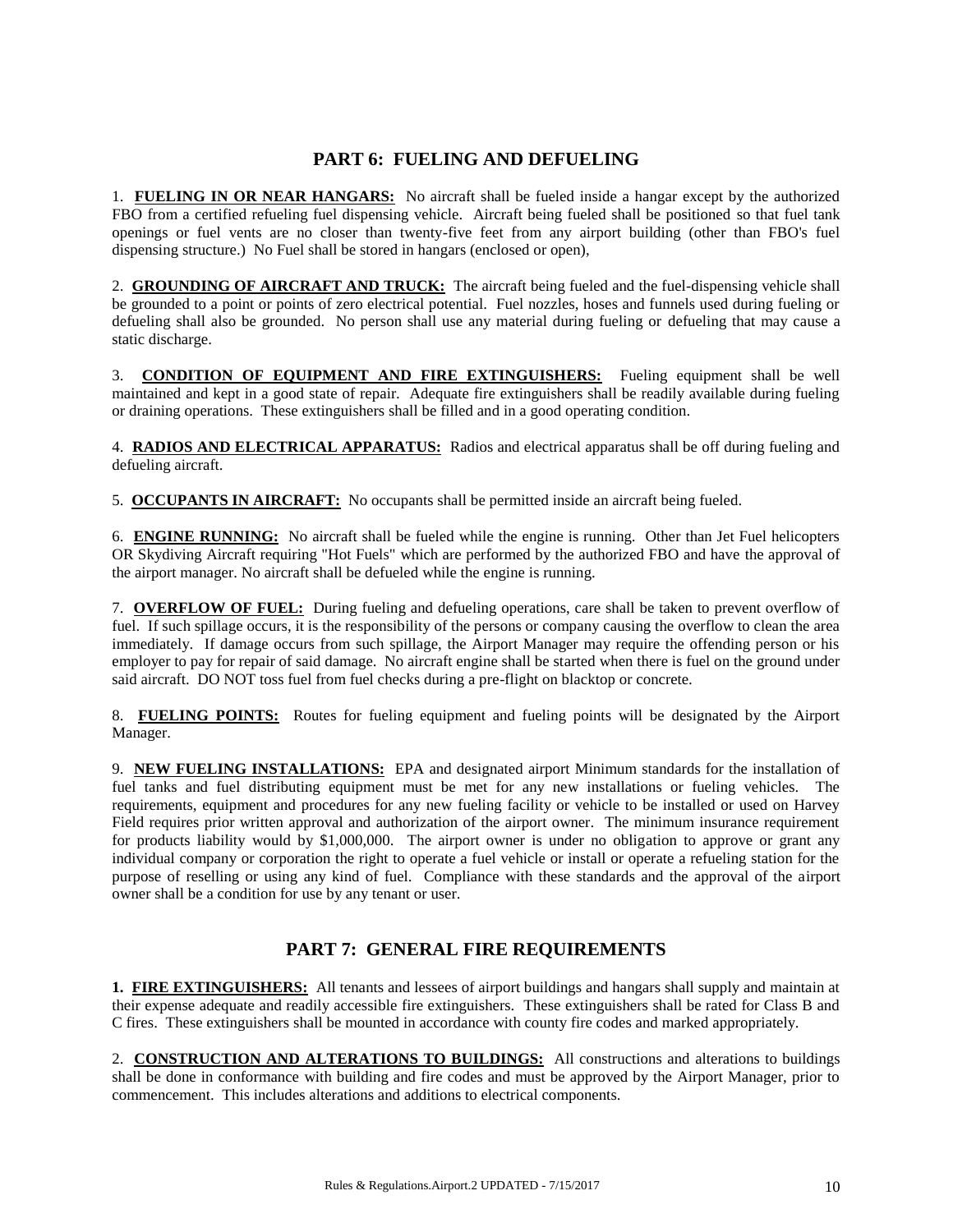3. **OPEN FLAME OPERATIONS:** No person shall conduct any open flame operations in hangars or in the vicinity of aircraft or vehicles.

4. **GENERAL STORAGE:** No person shall store or stock material or equipment in such a manner as to constitute a fire hazard. All storage of materials shall be arranged in height not to exceed the lower or bottom side of roof trusses and not closer than 18 inches below sprinkler heads. Lessees shall provide adequate aisles for passage of fire department personnel and equipment throughout the storage area.

5. **INSPECTIONS:** All tenants and lessees of airport buildings and hangars will be subject to regular fire and safety inspections of the premises conducted by the airport manager. All tenants and lessees that wish to be present during inspections should provide written, notice to the airport manager of your request to be present. Every reasonable attempt to notify tenant or lessee will be made but the airport manager, reserves the right to inspect the premises without the tenant or lessee present. The manner in which notification of inspection will be made is not specified and may vary. All tenants and lessee must provide the airport manager with a key to the tenant or lessees hangar or airport building. The access key must be kept current at all times. The airport manager reserves the right to gain access to the tenant or lessees hangar or airport building by whatever means necessary should the current key be on file with the airport manager.

#### **PART 8: PERSONAL CONDUCT**

1. **DISORDERLY CONDUCT:** No person shall commit a disorderly, obscene, indecent or unlawful act or commit a nuisance on the airport grounds.

2. **INTOXICATION:** No person under the influence of alcohol or narcotics shall operate a motor vehicle or aircraft on the airport grounds. Anyone drunk and disorderly or under the influence of narcotics on the airport grounds shall be dealt with as provided by county statute and are subject to fine and/or imprisonment as provided by law. No alcoholic beverages are permitted on the airport grounds except in a designated area licensed by the Washington State liquor control board. All alcoholic beverages consumed in the licensed area must be in accordance with the Bureau of alcohol, tobacco and firearms regulations and the Washington State liquor control board regulations.

3. **LOITERING:** No person shall disrupt, slow down or impede the normal activities of the airport. The airport reserves the right to direct persons loitering on airport property to leave the premises.

4. **GAMBLING:** No persons shall conduct gambling in any form or operate gambling devices on the airport grounds.

5. **FIREARMS AND EXPLOSIVES:** No one except duly authorized persons, peace officers, federal law enforcement officers, airport and air carrier employees, or members of the Armed Forces of the United States on official duty shall carry any firearms or explosives on the airport grounds without the written permission of the Airport Manager.

6. **DAMAGE TO PROPERTY:** No person shall injure, destroy or disturb any buildings, signs, equipment, landscaping or other property on the airport grounds. Violators are liable for the reasonable value of damage done to property.

7. **ANIMALS:** No person shall enter the airfield offices, grounds or landing area with a dog or other animal except blind persons with a Seeing Eye dog. Dogs may be permitted in other designated "signed dogs allowed areas" only of the airport if restrained by leash or confined to a pet carrier or box and under control. Any mess made by an animal must be cleaned up immediately by the owner and the mess taken off airport grounds.

#### 8. **CONDUCT OF TENANTS AND LESSEES:**

a. Penal law: All penal law of the state of Washington are applicable to the area of Harvey Field, and the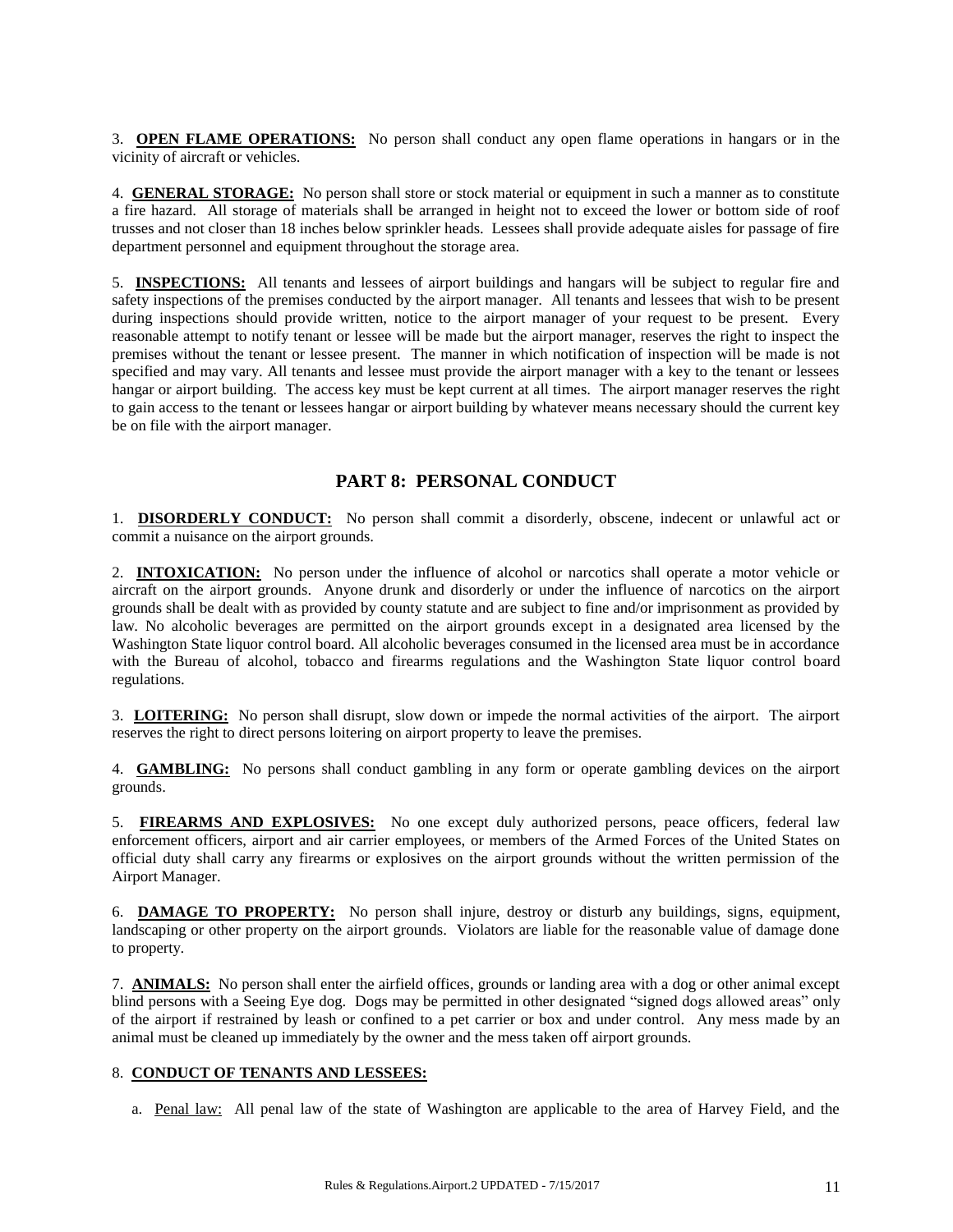violators thereof are subject to arrest by authorized law enforcement officers. All tenants, lessees, or concessionaires at the airfield shall comply with all requirements of the Snohomish County regulations.

- b. Violators prohibited use of airport: Persons violating rules and regulations of the airport may be subject to denial of airport privileges on determination by the Airport Manager or the Airport Board of Directors.
- c. Residences: No person shall use airport buildings or property as a domestic residence without specific written permission of airport owner. Tenants only are allowed on the premises and in buildings after 11pm and only while performing activity related to their tenant space. All gates are locked at 11pm. Tenants are to secure and lock all buildings. Under no circumstances are buildings to be left unlocked.

9. **ADVERTISING, SIGNAGE, SATELLITE DISH AND CABLE:** No signs or other advertising shall be placed or constructed upon the airport or any building, structure or improvement thereon without prior approval of the Airport Manager. No signs or advertising shall be permitted if, in the Airport Manager's opinion, it is undesirable, unnecessary or in any manner would create a safety hazard. No Satellite Dishes or cable connections are allowed on any airport building without the written consent of the Airport Manager.

#### **PART 9: AIRCRAFT OPERATIONS**

**1. AERONAUTICAL ACTIVITIES:** No person shall operate an aircraft from, or service, maintain or repair an aircraft upon this airport other than in conformance with current Federal Aviation Administration regulations and local airport rules and regulations as established by the Airport Manager.

- a. No aircraft shall be operated from the airport unless it is equipped with satisfactory and usable brakes.
- b. No aircraft shall land or take-off from the airport unless it is equipped with a functioning two-way radio, and an encoding altimeter aircraft manufacturing without an electrical system are exempt from the two way radio and encoding altimeter requirement, except in cases of emergencies or when authorized by the FAA.
- c. All aircraft using the airport must be constructed, equipped and maintained to comply with standards and regulations of the FAA.

 d. All aircraft using the airport must observe the standard recommended published traffic patterns for Harvey Field.

 e. All flight instruction, dual instruction, aircraft rental, scenic flights, photo flights and charter operation must be conducted, supervised and performed by an established operating approved part 141 and part 135 FBO operator located on Harvey Field. A certificate of insurance and all city, state, county and federal licenses and certificates for the activity engaged in must be provided to the airport manager. The airport manager reserves the right to refuse authority to anyone for any reason. Any deviation requires written authorization from the airport manager.

2. **RESTRICTION OF OPERATIONS:** The Airport Manager may suspend or restrict any flight or other aircraft operation on

the airport grounds whenever such action is deemed necessary in the interest of safety or impending violation of rules and

regulations applicable to such aircraft operation.

3. **AIRCRAFT STORAGE AND REPAIRS:** Aircraft shall be stored and repaired only on leased sites on the airport grounds designated for these purposes. Transient aircraft may be tied-down in public ramps, in areas approved by the Airport Manager. Aircraft repair and maintenance which requires the service of an A&P or IA mechanic may only be performed or supervised by a licensed A&P or IA mechanic employed by an established operating maintenance facility on Harvey Field. Any deviation from this policy requires written authorization from the airport manager.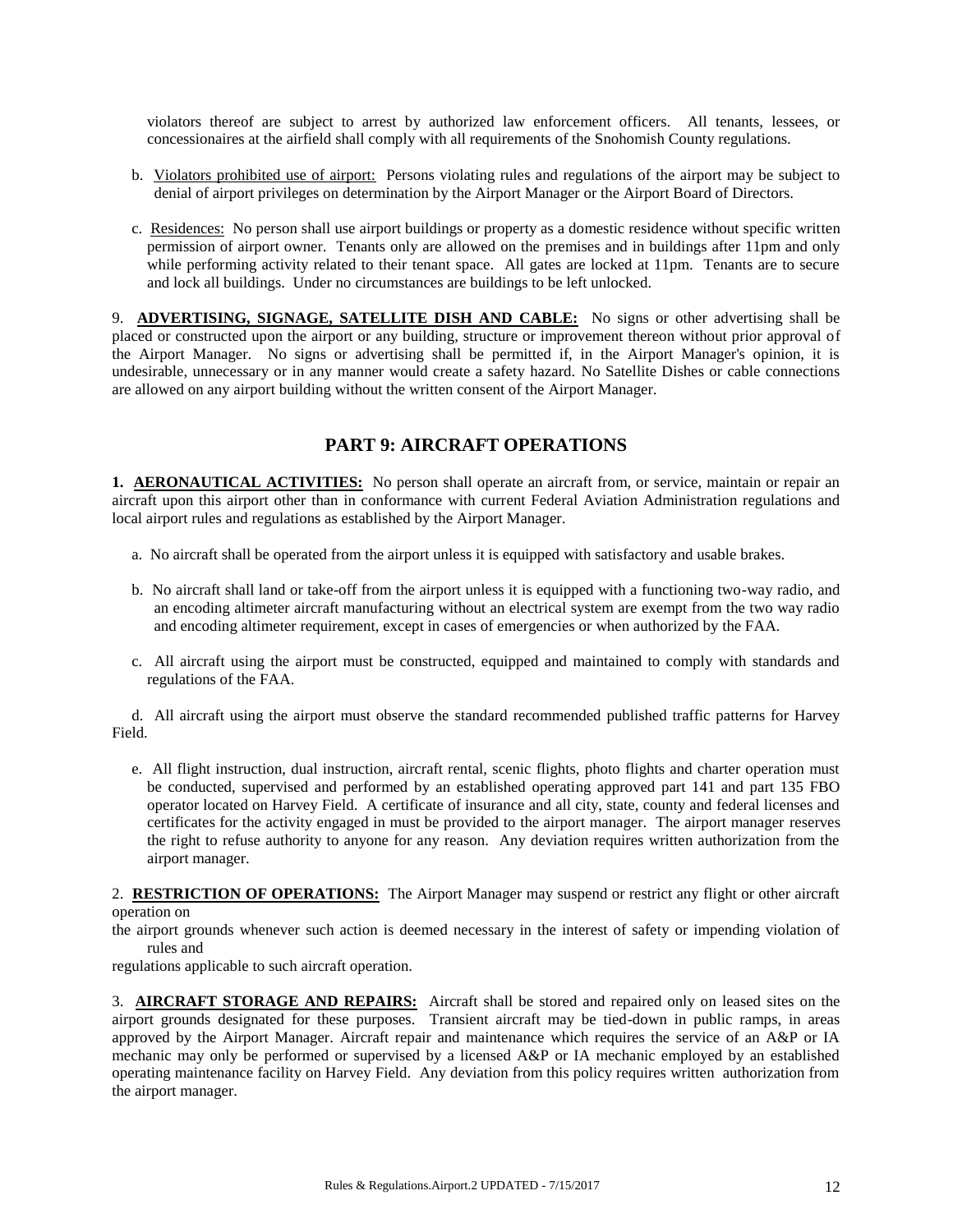#### 4. **RESTRICTED AERONAUTICAL ACTIVITY:**

 a. Self-powered aircraft only shall be operated on the airport grounds. Gliders, heli-gliders, ultra-lights and similar aircraft shall not be operated without authorization by the Airport Manager. An ultra-light is an aircraft as defined in federal air regulation Part 103.

 b. Sky diving shall not be conducted on the airport grounds without the written authorization of the Airport Manager.

 c. Model aircraft of any type shall not be operated on the airport grounds without the authorization of the Airport Manager.

 d. The above restrictions may be waived by the Airport Manager for special events such as air shows where airport approval and FAA clearances have been obtained.

5. **AIRCRAFT REGISTRATION:** All aircraft based at the airport shall have evidence of Washington State Registration and FAA Registration prominently displayed. If exempt from Washington State registration, evidence must be provided to the airport manager.

### **PART 10: STARTING AND/OR RUNNING UP AIRCRAFT**

**1. OPERATING ENGINES IN DESIGNATED AREAS:** Aircraft engines shall be started and operated only in areas designated for such purposes by the Airport Manager. Aircraft engines shall not be started inside hangars, or with aircraft positioned in such a way so as to have prop wash directed at a building or people.

2. **DANGER FROM SLIP STREAM, ROTOR WASH, OR JET BLAST:** No aircraft engines shall be operated in such a manner that persons, property or other aircraft might be injured or damaged by propeller slip stream rotor wash or jet blast from said aircraft.

3. **COMPETENT OPERATOR:** No aircraft engine shall be operated unless a licensed pilot or licensed mechanic is at the controls at all times. All consequences related to competent operator violations are the sole responsibility of the aircraft owner.

4. **WHEEL CHECKS OR PARKING BRAKES:** No engine shall be started unless adequately blocked in front of main gear with wheel checks.

5. **RESPONSIBILITY OF INSTRUCTORS:** It is the responsibility of instructors to fully acquaint their students and renter pilots with these rules and regulations and make sure they are complied with during periods of dual instruction. When a student or renter pilot is flying solo, he is responsible for abiding by these rules and regulations.

6. **HAND PROPPING OF AIRCRAFT:** No aircraft shall be hand propped without a licensed pilot or licensed mechanic at the controls at all times. The individual performing the hand prop must be a licensed mechanic or pilot and must have received instruction on hand propping procedures from a licensed pilot or licensed mechanic. All consequences related to hand propping violations are the sole responsibility of the aircraft owner.

# **PART 11: TAXIING OF AIRCRAFT**

**1. TAXI SPEED:** Aircraft shall be taxied at speeds that will insure complete control at all times. On ramp, apron and parking areas, the speed shall not exceed 5 miles per hour.

2. **HOLDING LINES:** Aircraft performing engine run-up shall not go beyond the holding lines painted on taxiways until the pattern is clear.

3. **TAXI INTO CROWDED AREAS, HANGARS, ETC.:** No aircraft shall be taxied into or out of any hangars. Pilots taxiing into areas where people are standing should either shut the engine down and push the aircraft, or have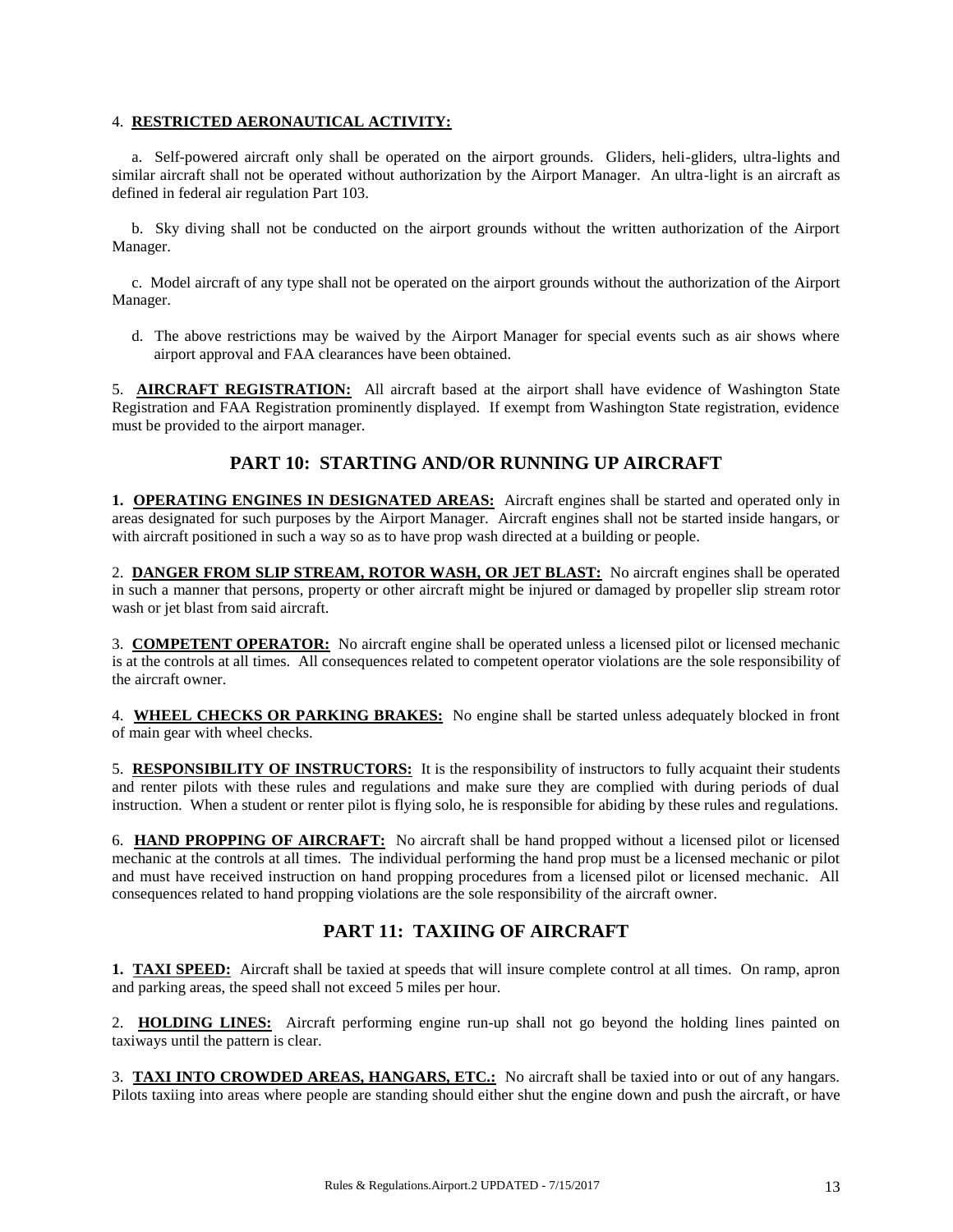two or more knowledgeable persons ahead of the aircraft assuring that all persons are well out of the danger area.

4. **RUN-UP:** Aircraft performing engine run-up shall not hold and run-up on active taxiway except into the posted run-up area. Under no circumstances shall an aircraft run-up be performed at the south end of the airport next to the residences.

### **PART 12: TAKE-OFFS AND LANDINGS**

**1. OPERATIONS FROM TAXIWAYS, APRONS, ETC.:** No aircraft shall take off or land from any area of the airport other than a designated runway unless such a landing is necessitated by an emergency situation. (Except helicopters may operate from designated ramp or apron areas.)

2. **TURNS AFTER TAKE-OFF:** No turns shall be made after take-off until the aircraft has reached altitude of four hundred feet above ground level. Once altitude of 400 feet is obtained, follow standard noise abatement procedures and traffic pattern departure procedures as safe operations permit.

3. **TOUCH AND GO LANDINGS:** Touch and go landings are not recommended at Harvey Field.

4. **RIGHT-OF-WAY:** Landing aircraft, parachutists, and balloons shall have the right of way over an aircraft landing and taking off.

5. **CLEARING RUNWAY:** Landing aircraft shall clear the runway as soon as practical, consistent with safe operating procedures. No 180 degree turns or back taxi activity on runways are authorized except in emergency situations.

6. **NOISE ABATEMENT PROCEDURES:** Aircraft departing to the north turn to a heading of 290 degrees as soon as safe operations permit and climb to an altitude of 1000 ft AGL before making northerly turns. Aircraft departing to the south track runway centerline to an altitude of 1000 ft. AGL before making turns. Use posted/designated run-up areas, no aircraft run-up permitted at the south end of the main runways next to the residences.

# **PART 13: AIRCRAFT MAINTENANCE**

**1. PARKING OF AIRCRAFT:** Transient aircraft are to be tied down only at tie-downs marked "TRANSIENT". The aircraft owner should check with airport office and pay the per night parking fee.

2. **FUEL OR OIL LEAKAGE:** The aircraft owner or operator is responsible for containing any possible oil or fuel leakage from his aircraft. The owner or operator is liable for any damage resulting from such leakage.

3. **SECURING AIRCRAFT:** It is the responsibility of the aircraft owner/operator to make certain his/her aircraft is securely tied down and to ascertain that the tie-down mechanism provided is adequate for his aircraft. Any damage resulting to his aircraft or nearby aircraft or property because of not securing or improperly securing said aircraft shall be the liability of the operator or the owner. The airport is not responsible for the tie down mechanism under any circumstances.

4. **RIGHT TO MOVE PARKED AIRCRAFT:** The Airport Manager reserves the right to remove or relocate the position of any parked aircraft.

5. **DISABLED AIRCRAFT:** Any disabled aircraft interfering with normal runway or taxiway operations shall be removed immediately upon the request of the Airport Manager or his authorized agents. If the aircraft owner cannot move his aircraft, the airport maintenance personnel may effect said removal with airport equipment. The full risk and expense of such removal shall be assessed against the owner without liability of any nature to the airport, county, Airport Manager, Airport Owners, or his agents.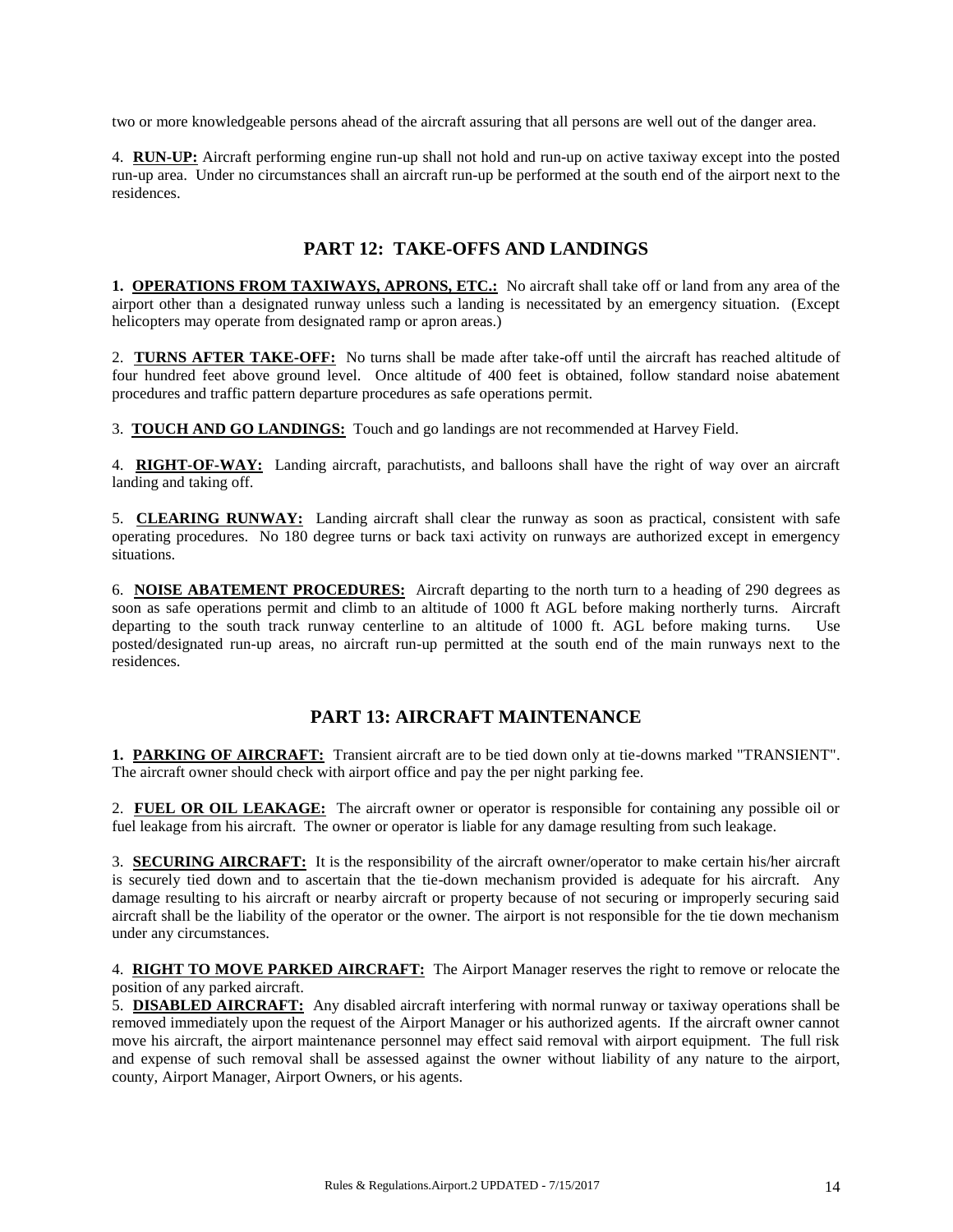#### **PART 14: COMMERCIAL OPERATIONS**

#### **1. GENERAL REQUIREMENTS FOR COMMERCIAL OPERATIONS:** General requirements for commercial operations are as follows:

 a. Compliance with rules and regulations: No person shall engage in a revenue-producing commercial, industrial or aeronautical business on Harvey Field grounds without first complying with rules and regulations as set forth in this article. Prior to beginning business activities, they shall have obtained written consent from the Airport Manager and the Board of Directors for their proposed venture. In addition, they must have liability insurance and provide the airport and airport owners with a Certificate of Insurance for the business activity engaged in.

 b. All permits and licenses as required by county, state and federal agencies shall have been obtained. The business owner or operator shall have a signed lease or agreement as prescribed by the Board of Directors and the business owner must comply with the detailed rules and regulations for conducting business on this airport.

2. **APPLICATION FOR LEASE:** Application for lease of airport grounds, buildings or other facilities shall be made through the Airport Manager. The application shall contain the information specified below. The Airport Manager shall submit this application to the Board of Directors for approval or rejection. The application shall be signed by all parties, directors or officers that own an interest in the business.

3. **INFORMATION TO BE SUBMITTED WITH LEASE APPLICATION:** The lessee shall submit a written application to the Airport Manager that gives in detail the scope of the business operation he proposes and specifies the following items:

- 1. The services to be offered;
- 2. The amount of land and buildings he desires to lease;
- 3. Preliminary plans for new buildings or modifications to existing buildings;
- 4. The number of persons he will employ;
- 5. A list of equipment, heavy machinery, vehicles and aircraft he will have;
- 6. Evidence of financial capability to open business and operate for at least one year;
- 7. Evidence of ability to obtain required insurance coverage;

 8. A detailed summary of possible environmental impacts the operations may generate, if the operation includes use of aircraft, should describe the type of aircraft, the estimated number of operations per year for each aircraft, possible night operations and any other aspect of the particular operation that might adversely affect Harvey Field and the surrounding community.

4. **DISPOSITION OF APPLICATION:** The airport manager and board of directors may deny an application for any reason including but limited to: Incompatible Use, Airport Safety, Capital Airport Expenditures, Availability, and Ecological factors.

5. **INCOMPATIBLE USE:** The airport may deny an application where the proposed business does not conform to the airport Master Plan, area zoning, federal or state restrictions, or community objections, etc.

6. **AIRPORT SAFETY:** The airport may deny an application for any reason where smoke, bird attraction or other effects from the proposed business will cause what airport management elects to consider a safety hazard of any kind to the normal operation of the airport.

7. **CAPITAL AIRPORT EXPENDITURES:** The airport may deny an application for any reason including but not limited to the cost of constructing new buildings, utilities, roads or facilities are higher than the money budgeted for construction for a given year or/if the proposed revenue derived from a lease is not enough in the opinion of the airport manager or board of directors to amortize the construction investment.

8. **AVAILABILITY:** The airport may deny an application for any reason including but not limited to a case where there is no space or buildings on the airport grounds that will accommodate the applicant at the time he files his application.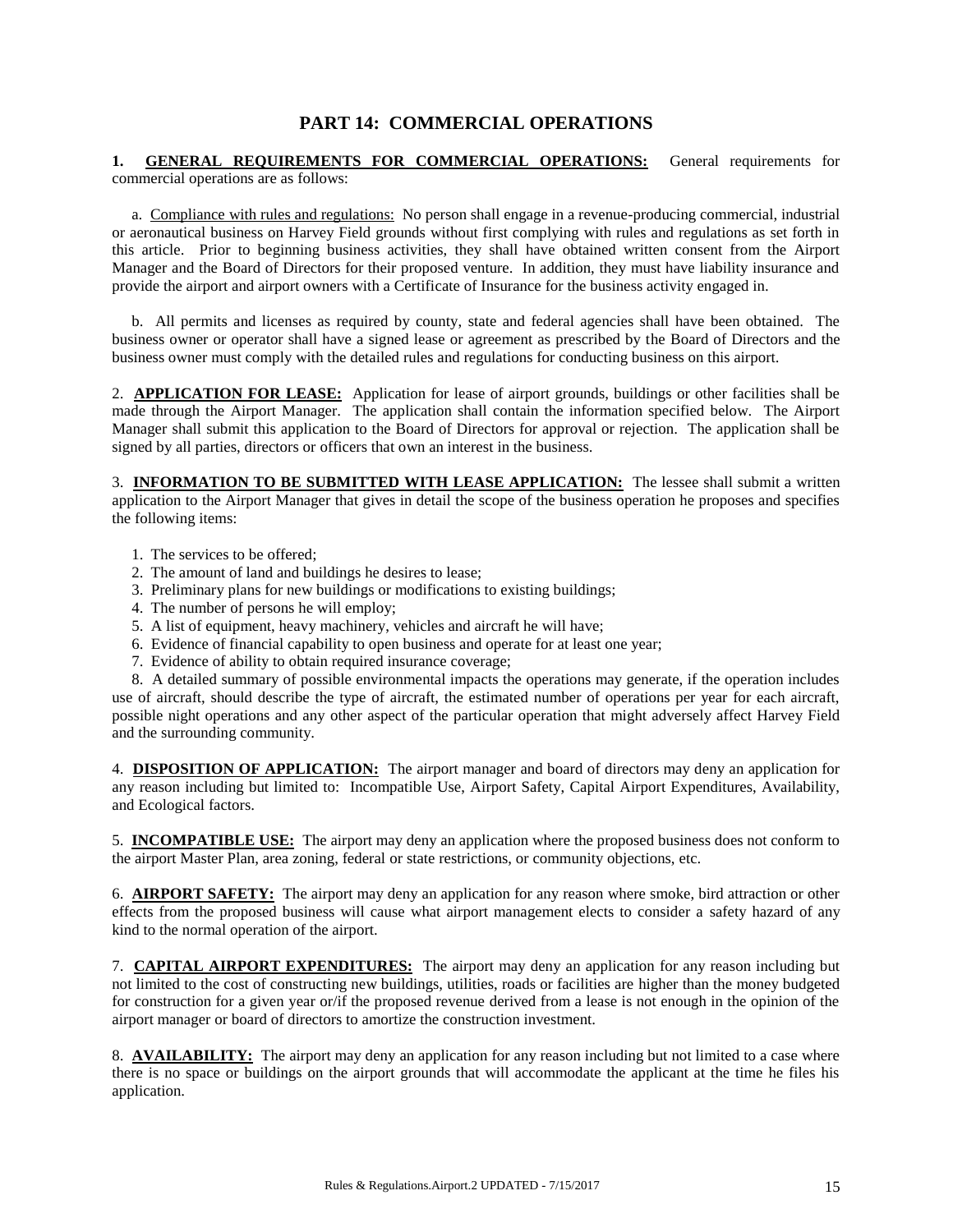9. **ECOLOGICAL FACTOR:** The airport may deny an application for any reason including but not limited to undesirable environmental effects from the proposed business which could adversely affect the health, welfare, safety or morals of the inhabitants of the area.

10. **SUBMITTAL OF SUPPORTING DOCUMENT:** The Board of Directors may request the applicant to submit supporting documents with his lease application. Included in these documents, but not limited to, may be any of the following:

 a. **Financial statement:** If requested, current business and personal financial statements shall be submitted by all the principals in the proposed business.

 b. **Authorization by applicant for Release of Information:** The Board of Directors may request an authorization from the applicant for release of information on past business performance. This may include federal, state, county and city agencies in any state the applicant has done business.

 c. **Personal Liability:** The airport may request the principal applicants of a corporation to sign a document of personal liability as collateral to the airport against money owed if the applicants should default on their lease.

11. **HANGARS, TIE DOWNS, OFFICES AND BUILDINGS PRIVATELY OWNED:** Hangar and tie down space and office space in airport owned facilities will be leased or rented based upon airport manager or owner discretion and at rates and terms established by the same. Permission to use, rent or lease airport owned facilities may be granted only by the airport manager or owner.

12. **PHYSICAL IMPROVEMENTS:** Tenants must at all times maintain physical improvements in good condition and conformity with the requirements of Snohomish County and airport management. No improvements or physical alterations shall be made without prior approval of the Airport Manager.

13. **PAYMENT OF RENTS:** Prompt payment for space rented or leased shall be made in accordance with the terms and conditions of the agreement. Unless otherwise stated the following applies: the cut-off date is the 20th of each month. Payment for space rented or leased is due in our office by the 1st and considered late and subject to late fees (\$15.00) and finance charges (18%) if not received by the 10th. Rent unpaid beyond 30 days is considered delinquent. A notice of delinquency is sent to tenant on the 31st day and the space is repossessed on the 61st day, if payment is not received or satisfactory arrangements in lieu of payment have not been made with the airport manager or owner. Credit card payments are subject to a convenience fee of 3% of total bill, and \$0.50 for each debit transaction.

# **PART 15: AVIATION CLUB**

**1. DEFINED:** A multi-person ownership, two or more persons owning one or more aircraft, either in partnership of co-ownership, or as a corporation whose principal base is at the airport and the sole purpose of which is for the enjoyment of or for the business transportation of the owners, shall be deemed an aviation club. Permission for this activity must be approved by the airport manager or Board of Directors to commencing activity.

2. **REGISTRATION REQUIRED:** Registration shall be required at the airport for an aviation club. All aircraft owners, partners, and co-owners must be named on the account.

3. **LIMITATIONS:** An aviation club shall be limited to noncommercial activities and shall not lease, rent or charge for the use of its aircraft. Dual Instruction and/or flight training or aircraft rental is strictly prohibited. A licensed FBO is the only authorized operation to give Dual Instruction, flight training or rent airplanes

4. **COMMERCIALIZATION PROHIBITED:** This article shall in no way be construed to allow any commercialization of this activity. In the event the club fails to comply with the conditions of this article, the Board of Directors will withdraw the club's permit.

5. **UTILIZATION OF SERVICES:** It is expected aircraft owned by an aviation club utilize those services available to them by a fixed base operator when none of the owners is qualified to maintain or repair club aircraft or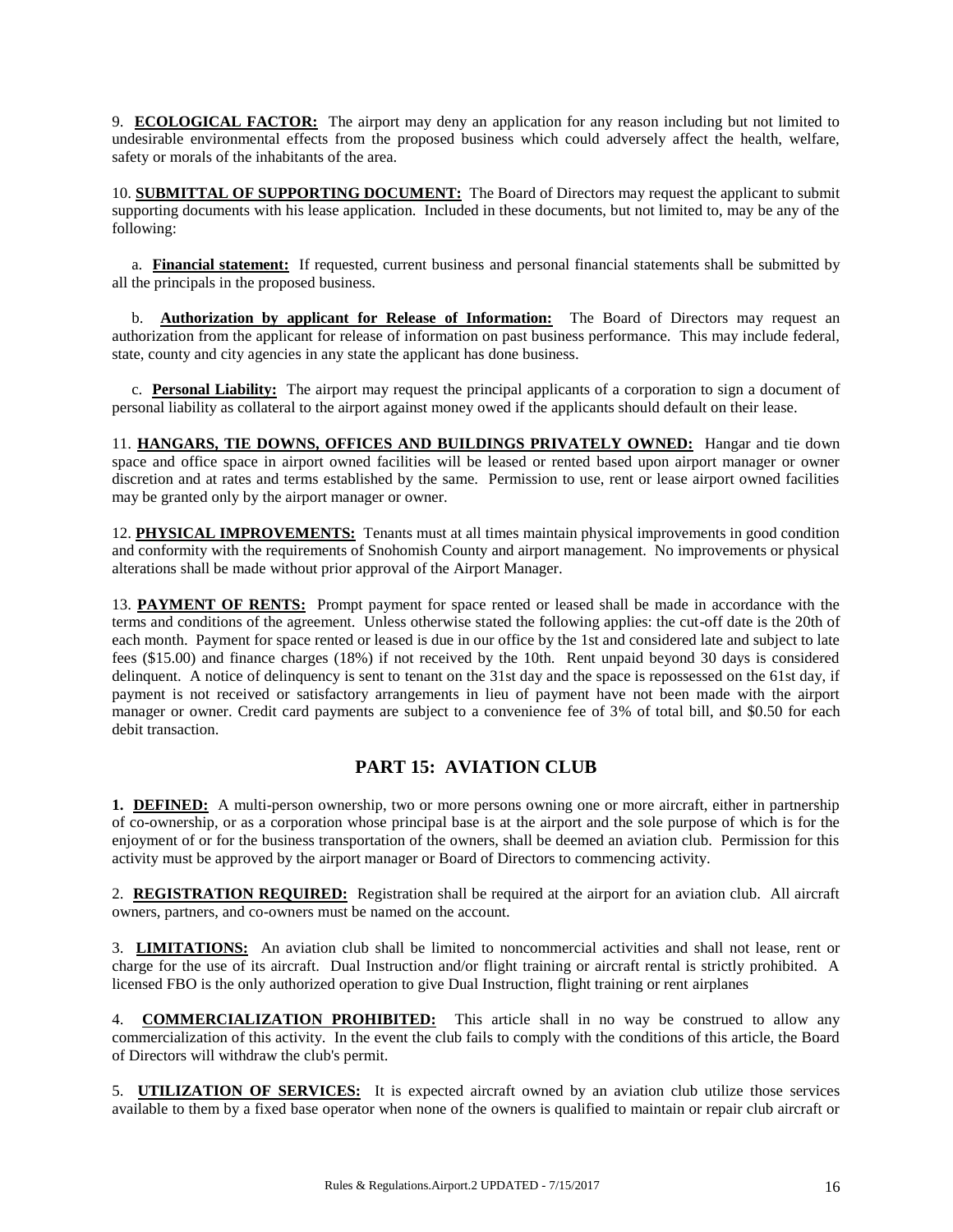accessories and where an FAA certificate of proficiency is required.

6. **RECORDS:** The club shall file a list of its members and officers with the Airport Manager the first day of each January. The club shall keep accurate and current records which shall be available for inspection by the Airport Manager or his agent at any time.

7. **LIABILITY INSURANCE:** Each aircraft owned by the flying club shall have aircraft liability and property damage insurance coverage with a minimum \$300,000 limit and must adequately cover the activity engaged in.

8. **PERMISSION:** No club activity is allowed on Harvey Field without the written consent and approval of the airport owners.

#### **PART 16: HANGAR, RV, BOAT AND "OTHER" VEHICLE STORAGE RATES, CHARGES AND USE**

**1. GENERAL CONDITIONS:** The aircraft storage charges and fuel fees as specified here may be amended, revised, deleted or added onto by the Airport Manager with the approval of the Board of Directors. A current copy of rates, fees and charges will be available upon request from the airport office. Any airport user that is delinquent in payment of the following listed charges may be removed from the airport by order of the Airport Manager and refused the further use of the airport and its facilities.

2. **MONTHLY RATES:** Monthly rates will apply for hangar, RV, Boat and "other" Vehicle rent and tie-down fees.

3. **DAILY RATES:** Daily rates shall apply to "ALL" parked in excess of eight hours.

4. **PAYMENT OF FEES:** Prompt payment for space rented or leased shall be made in accordance with the terms and conditions of the agreement. Unless otherwise stated the following applies: the cut-off date is the 20th of each month. Payment for space rented or leased is due in our office by the 1st and considered late and subject to late fees (\$15.00) and finance charges (18%) if not received by the 10th. Rent unpaid beyond 30 days is considered delinquent. A notice of delinquency is sent to tenant on the 31st day and the space is repossessed on the 61st day, if payment is not received or satisfactory arrangements in lieu of payment have not been made with the airport manager or owner. Credit card payments are subject to a convenience fee of 3% of total bill, and \$0.50 for each debit transaction.

5. **AIRCRAFT, RV, BOAT AND "Other" STORAGE:** The fees which shall be charged for storage, including tie-down fees and hangar rental fees shall be fixed from time to time by the Board of Directors in such amounts as to provide reasonable returns for the facility leased. Schedule of current fees shall be made available by the Airport Manager upon request. Agreements for such services shall be approved and executed by the Board of Directors or their designated agent.

6. **SPACE HEATERS:** The use of electric space heaters is not allowed in storage hangars or storage buildings. If heaters are found, a fine will be assessed to cover the increased utility cost and due to the serious violation of rules the tenant may be evicted for this serious safety violation. Electric space heaters in hangars and storage buildings are a violation of the county fire code.

7. **UTILITIES/TAXES/SECURITY ACCESS GATE FEES:** The airport manager reserves the right to assess semi-annual utility, property tax and security access gate maintenance fees on tenants in addition to the monthly lease or rental rate. The fees will be charged out on March 1 and September 1 of each year.

8. **VACATION:** A thirty (30) day written notice is required prior to vacating any leased or rented, property or premise.

9. **USE:** Hangars are designated for the specific use of providing storage and cover for airplanes and aircraft. The FAA requires airport compliance of hangars and other designated aeronautical facilities on the airport to be used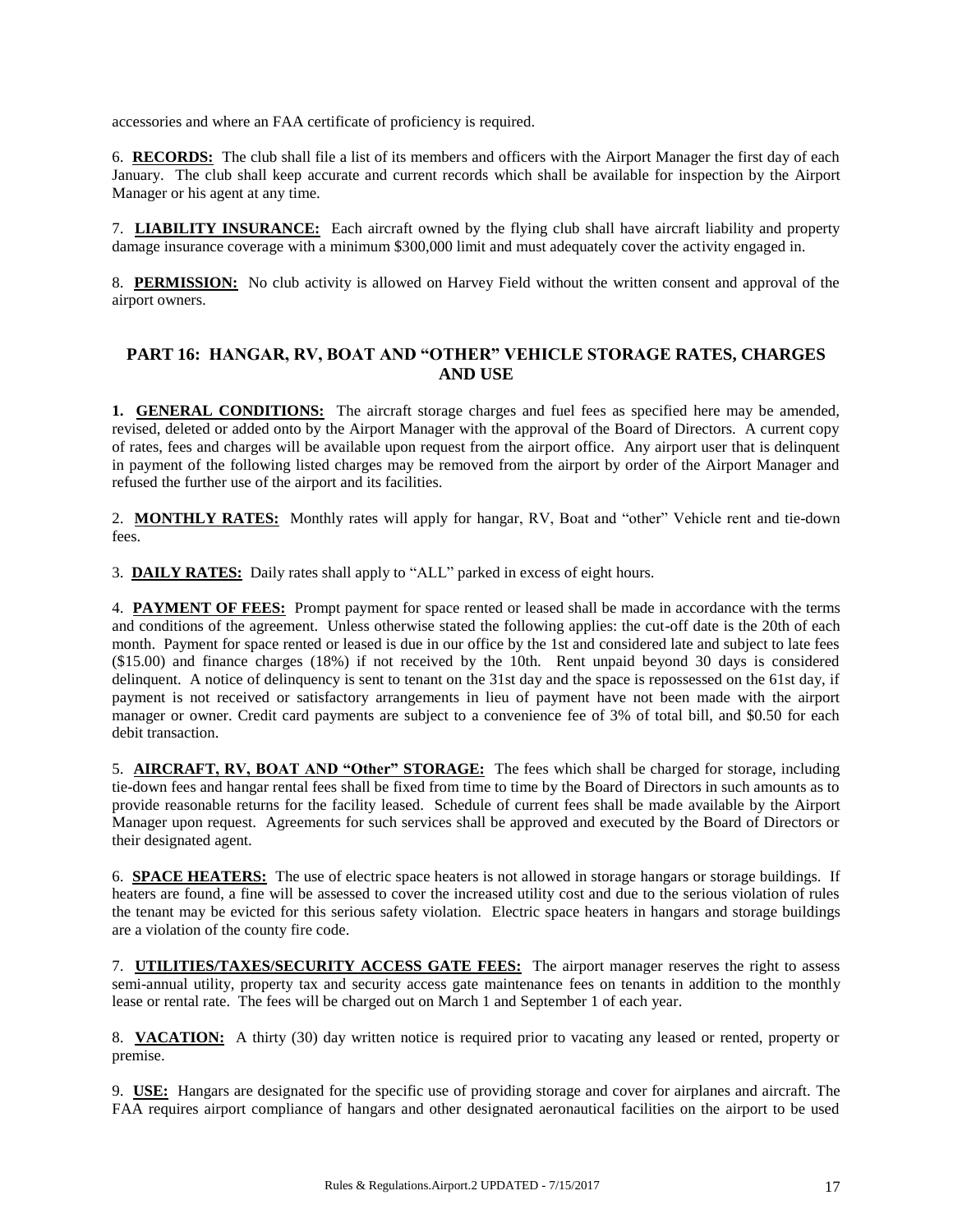exclusively for aeronautical purposes. Storing only active/registered aircraft is permissible. Any use other than the storage of airplanes or aircraft must be approved by the airport manager and property owner and endorsed on the lease agreement.

10. **SUBLEASE**: Subleasing of hangars is not permitted.

#### **PART 17: PENALTIES AND ENFORCEMENT**

**1. ENFORCEMENT PROCEDURES:** In addition to any penalties otherwise provided by law, the civil Air Regulations or the Federal Aviation Regulations, and all other rules and regulations of the Civil Aeronautics Board and the Federal Aviation Administration, any person violating these rules and regulations or operating or handling any aircraft in violation of these rules and regulations may be promptly removed or ejected from the airport by or under the authority of the airport owner or the Airport Manager, or upon his order such person may be temporarily grounded or deprived of the further use of the airport and its facilities pending presentation of the matter. Such matters shall be presented as soon as practicable, at which time the violator shall appear before and show cause, if any, why he should not be deprived of the further use of the airport and its facilities. Upon the decision, such person may be deprived of the further use of the airport and its facilities for such length of time as may be deemed necessary to insure the safeguarding of the airport, its operations and the public use thereof and the airport owner's interest therein.

2. **TRAFFIC ~ VEHICLE AND PEDESTRIAN MOVEMENT VIOLATIONS ~ Main Ramp, Primary Taxiways and Runways:** All traffic laws of the state shall apply to vehicles operating on the airport. Violators will be subject to prosecution in an appropriate court for such violations. ANY pedestrian or vehicle operator apprehended in the restricted main ramp, main taxiways or runways shall be subject to a fine of up to two hundred fifty dollars. No four wheelers, motorcycles, powered scooters, golf carts or other powered vehicles including personal autos may be used by tenants to move about the airside areas of the airport (runways, taxiways and main ramp areas). Tenants may use two wheel bicycles if kept off restricted areas (main taxiways, runways and main ramp area). If a tenant has need to visit areas of the airport at locations which require movement over the restricted areas, the tenant must exit the security gate and use the public road system to navigate from one end of the airport to the other. It is never permissible to use the taxiways, runways or main ramp areas to navigate the airside areas of the airport or to move from one end of the airport to the other.

3. **LIABILITY OF HARVEY FIELD FOR INJURY:** Harvey Field assumes no liability for injury or damage to persons or property of persons, stored on, or using the airport facilities, by reason of fire, theft, vandalism, weather, storm, flood, earthquake and collision, nor does Harvey Field assume liability by reason of injury to persons while on the airport or while using the facilities of the same.

4. **PENALTY FOR VIOLATION:** Any person violating the rules and regulations except for Noise Abate, shall be guilty of misdemeanor and upon conviction, may be punished as provided in the law.

5. **PUBLICATION:** The Airport Manager is authorized to publish the rules and regulations of Harvey Field in such a form as he considers appropriate.

#### **PART 18: AIRPORT MASTER PLAN**

**1. POWERS OF THE AIRPORT OWNERS/CORPORATE OFFICERS AND DIRECTORS:** The owners may, without the knowledge, consent or approval of any fixed base operator or other person licensed to do business on the airport, make changes in the Master Plan of the airport and in its planning and policies in connection with the development of the airport.

 The owners reserve the power and right to designate as common use areas such as portions of any leased areas or areas used by any fixed base operator as shall be necessary for the development of the airport or for the flow of aircraft traffic to other areas on the airport.